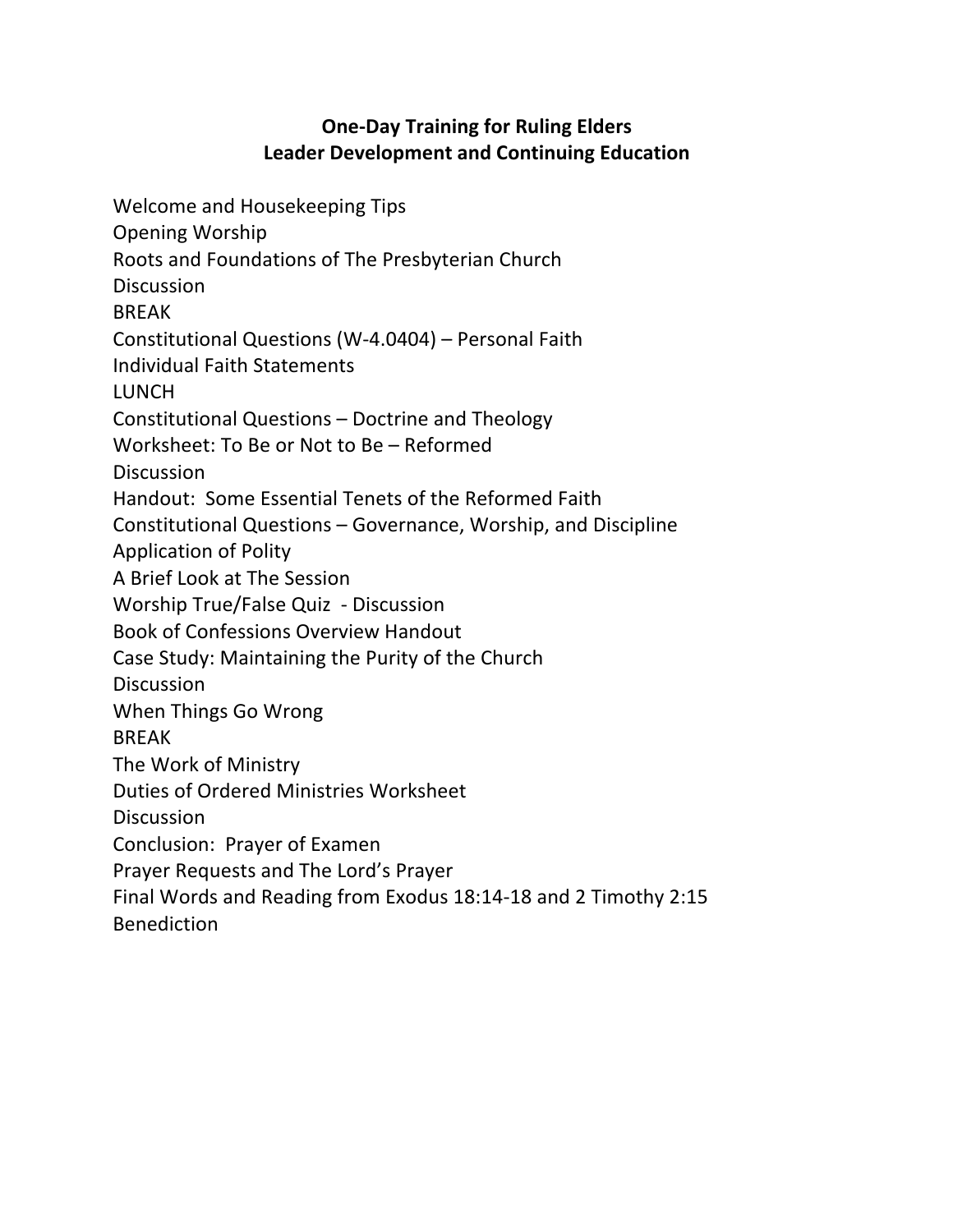# **Ruling Elder Training February 26, 2022 Opening Worship**

# CALL TO WORSHIP

Leader: The Lord be with you. **People: And also with you.**

## UNISON PRAYER OF CONFESSION

Holy One, we bring to you our fears and concerns as we are called to the ordered ministries of Your church. We acknowledge our inadequacies, but we rejoice that when we are weak You are strong and provide all we need to respond to Your call. Open our ears to hear Your voice, our eyes to see Your glory, and our mouths to proclaim Your Good News, for we ask this in the name of Jesus, the Alpha and the Omega, the beginning and the end. Amen.

#### ASSURANCE OF PARDON

Leader: Because of God's grace, our sins are forgiven. **People: Thanks be to God. Amen.**

SCRIPTURE READING Isaiah 6:1-8

REFLECTIONS

HYMN "I, the Lord of Sea and Sky" (Here I Am, Lord) Page 69

#### BENEDICTION AND BLESSING

Go forth in joy, you beloved of the Lord. Make disciples, teach the faith, and above all, delight in the Lord who is with you always even to the end of the age.

May God take you deep into rivers of blessing, lead you beside refreshing streams and anoint you with the waters of everlasting love. Amen.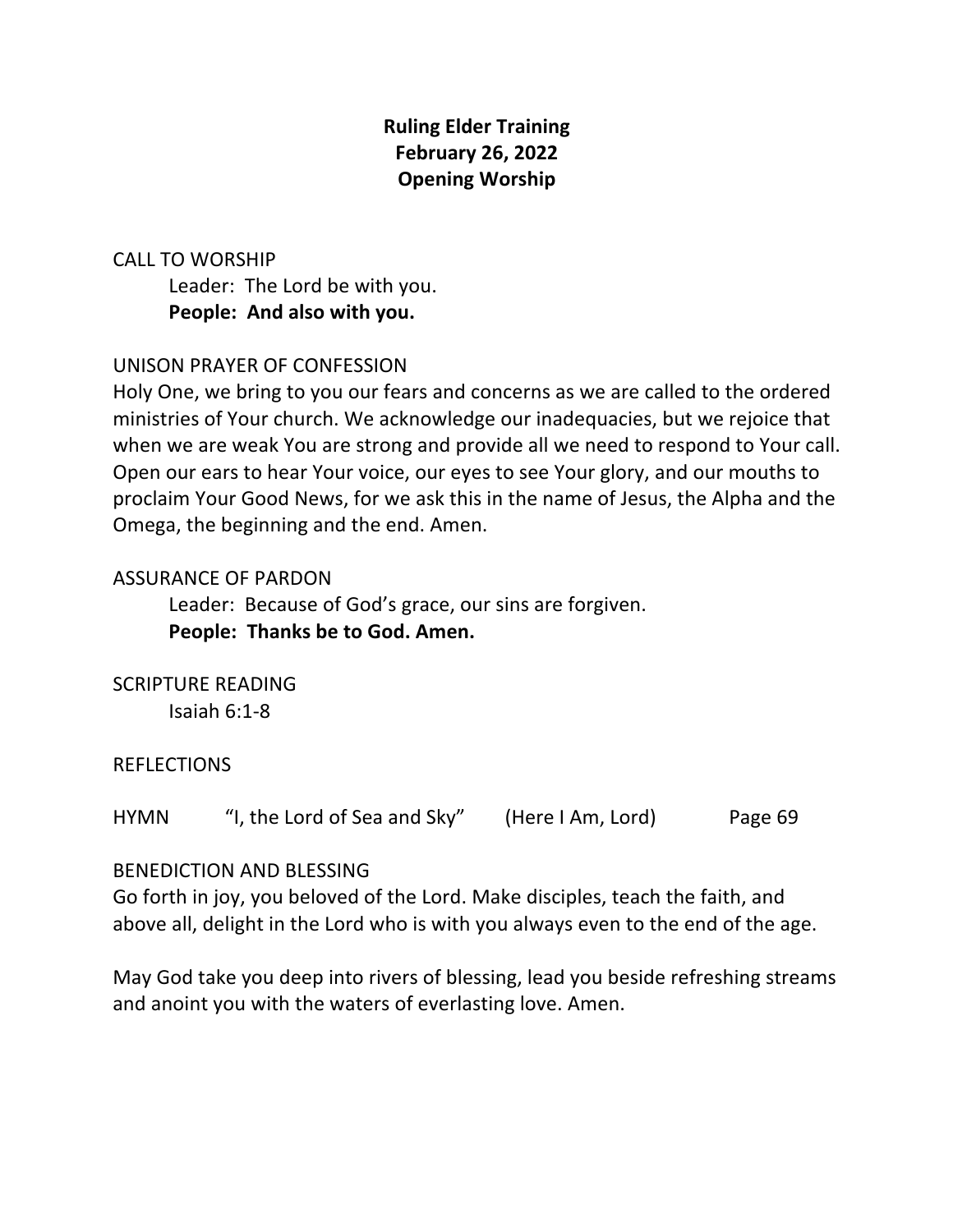# **Roots and Foundations of The Presbyterian Church**

The Presbyterian Church was born out of the fires of the Reformation…and under the leadership of a French lawyer by the name of John Calvin, who believed that the reformation of the church was essential if we were to get back to the Bible as the sole source of authority for the Church.

The church, in obedience to Jesus Christ, is open to the reforming of its standards of doctrine as well as its governance. In Section F of the *Book of Order*, the church affirms "The church reformed, always to be reformed according to the Word of God" in the power of the Spirit." F-2.02

We are a:

**Connectional Church** – We believe in one body, one Lord, one faith, one baptism, and we belong to the holy catholic (universal) church.

**Covenantal Church** – We make promises to God and to each other, most particularly at baptism and ordination.

**Constitutional Church** – We endeavor to do God's work in the spirit of consistency (decently and in order).

**The Foundations of Presbyterian Polity,** section 1 of the *Book of Order* affirms the following:

God's Mission: to transform creation and humanity through the proclamation of the good news to all people offering to all people God's grace at font and table and calling all people to discipleship in Christ. F-1.01

Jesus Christ Is Head of the Church: Christ calls the Church into being, giving it all that is necessary for its mission in the world, for its sanctification, and for its service to God. Christ is present with the Church in both Spirit and Word. Christ alone rules, calls, teaches, and used the Church as he wills. F-1.02

The Calling of the Church: The Church is the body of Christ. Christ gives to the Church all the gifts necessary to be his body. F-1.03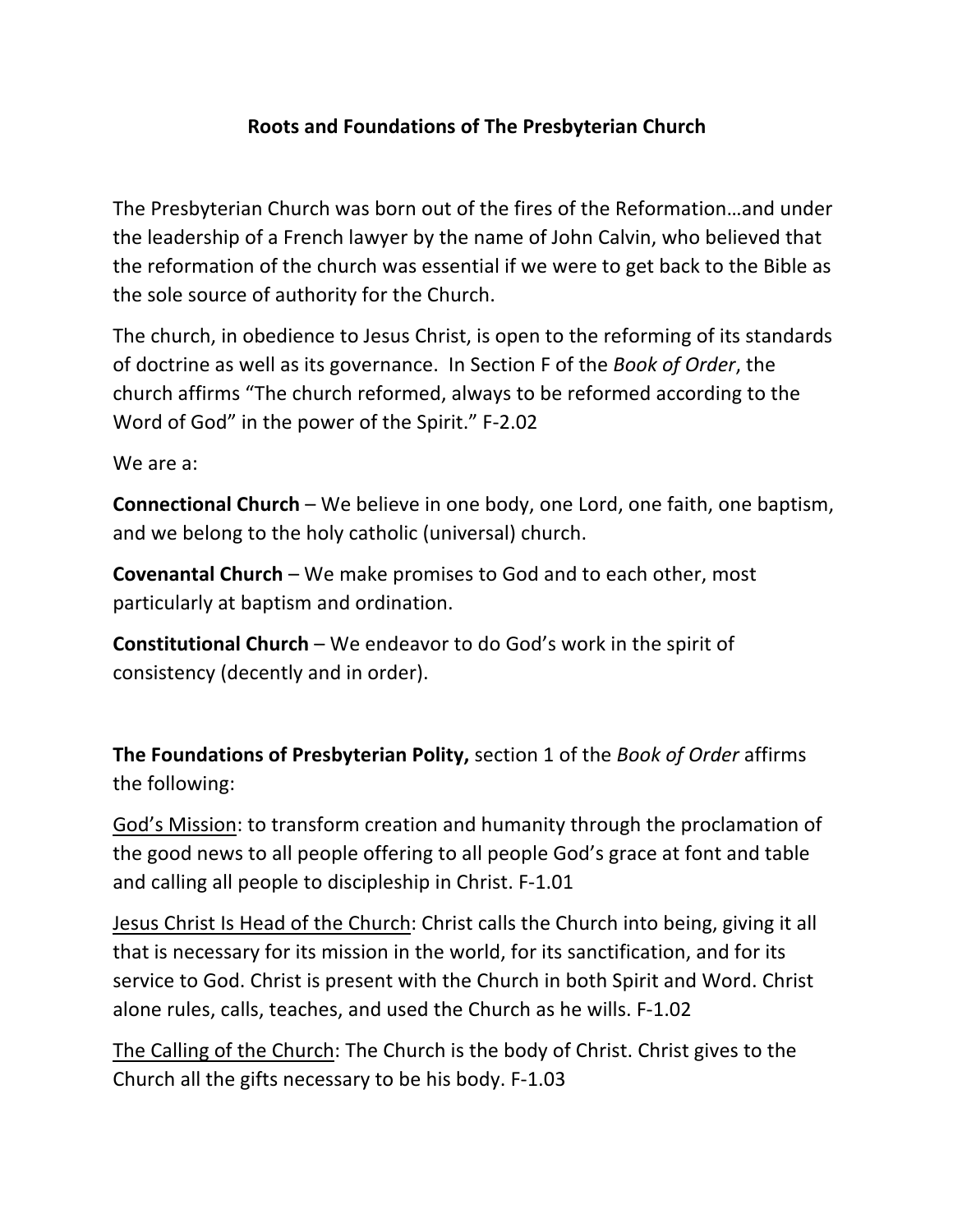Openness to the Guidance of the Holy Spirit: In the power of the Spirit, Jesus Christ draws worshiping community and individual believers into the sovereign activity of the triune God at all times and places. F-1.04

The Church and Its Confessions: The Creeds and Confessions declare who we are and what we believe. These confessional statements are subordinate standards in the church, subject to the authority of Jesus Christ, the Word of God, as the Scriptures bear witness to him. F-2.01 and F-2-02

The Presbyterian Church upholds the affirmations of the Protestant Reformation:

Solo grati – Grace alone Solo fide – Faith alone Solo scriptura – Scripture alone (F-2.04)

#### **Discussion:**

Let's flesh out some of this. How are we a Connectional Church? A Covenantal Church? A Constitutional Church?

**Connectional:** Each congregation is part of a web of relationships in our Presbyterian family. In part, this means that each congregation and each session is accountable to the larger church through another council – the presbytery. The presbytery is accountable to the synod, and then to the General Assembly.

The decisions of one council influence the work of another. Persons ordained by one council are ordained in the whole church.

We support and pray for each other.

Those elected as ruling elders to serve on their sessions may also be called upon as commissioners to presbytery, synod, or General Assembly.

**Covenantal**: A covenant is a promise. God made eternal covenants throughout the ages and a New Covenant sealed in the blood of Jesus Christ. We make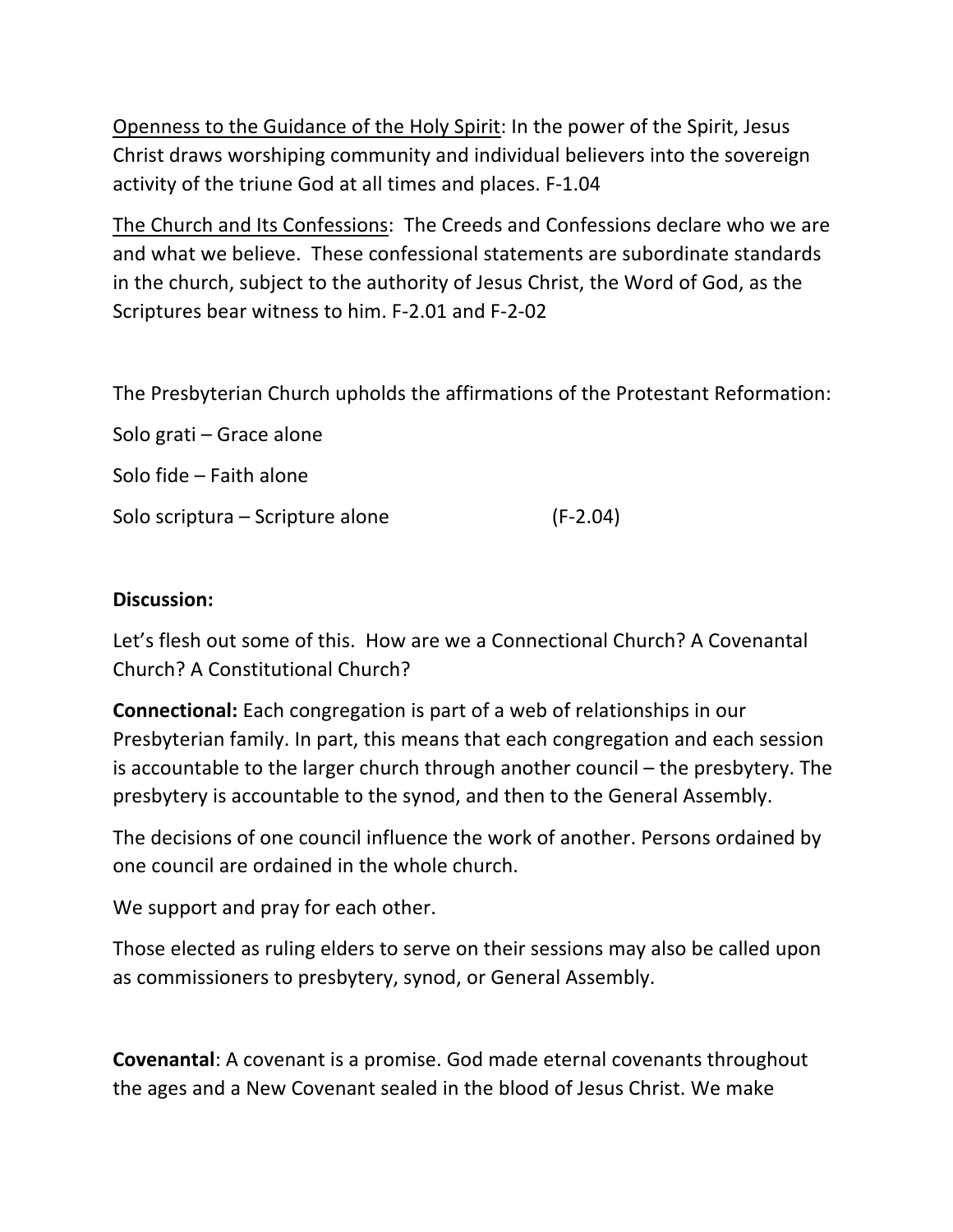promises to each other at baptism, at ordination, at installation, and simply as a family of faith serving the Lord together. A covenant is a holy promise made before God and His people.

**Constitutional:** Our constitution is far more than a set of rules. In fact, Part I of the Constitution of the Presbyterian Church (USA) is the **Book of Confessions**, consisting of 12 documents whose origins span 1,800 years of church history.

Part 2 of the Constitution is the *Book of Order* with four sections describing the way we order our lives together. The first section, *The Foundations of Presbyterian Polity*, is a three-chapter synopsis of what we believe. The other sections, *The Form of Government, The Directory of Worship, and The Rules of Discipline*, help us to order our lives while remaining true to the historical principle that "God alone is Lord of the conscience, and has left it free from the doctrines and commandments of people which are in anything contrary to God's Word, or beside it, in matter of faith or worship."

BREAK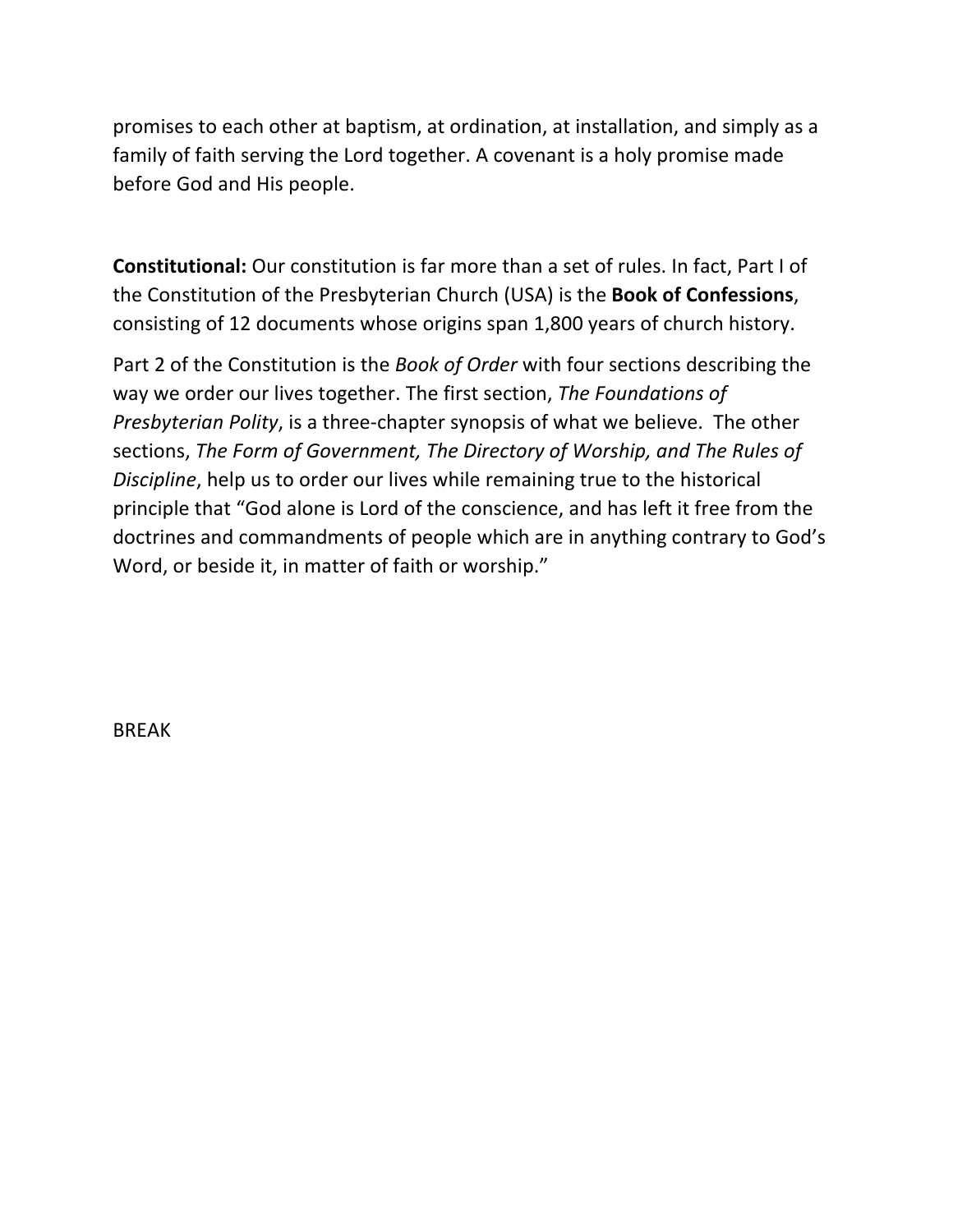# Ordination, Installation, and Commissioning (W-4.04) Constitutional Questions (W-4.0404) Personal Faith

Do you trust in Jesus Christ your Savior, acknowledge him Lord of all and Head of the Church, and through him believe in one God, Father, Son, and Holy Spirit?

This question to me is of utmost importance! If someone is coming to be ordained and/or installed or commissioned and cannot answer this question in the affirmative, how can they lead God's people? The question has several components: Savior, Head of the Church, and belief in the Trinity. It is in the required training and session examination that any reservation in any of the questions, but certainly this one, must be resolved.

I invite you now to write your own Personal Statement of Faith. At the top of the sheet I have written a sample statement for you – not to copy but to see that a statement of faith is what you believe and not necessarily your faith journey, although that may be part of your statement. We will take about 15 minutes to write, and then, if you like, you may share with the group. No one is required to do that, but it is a good spiritual practice and one you may need at some point.

After sharing, we will have lunch.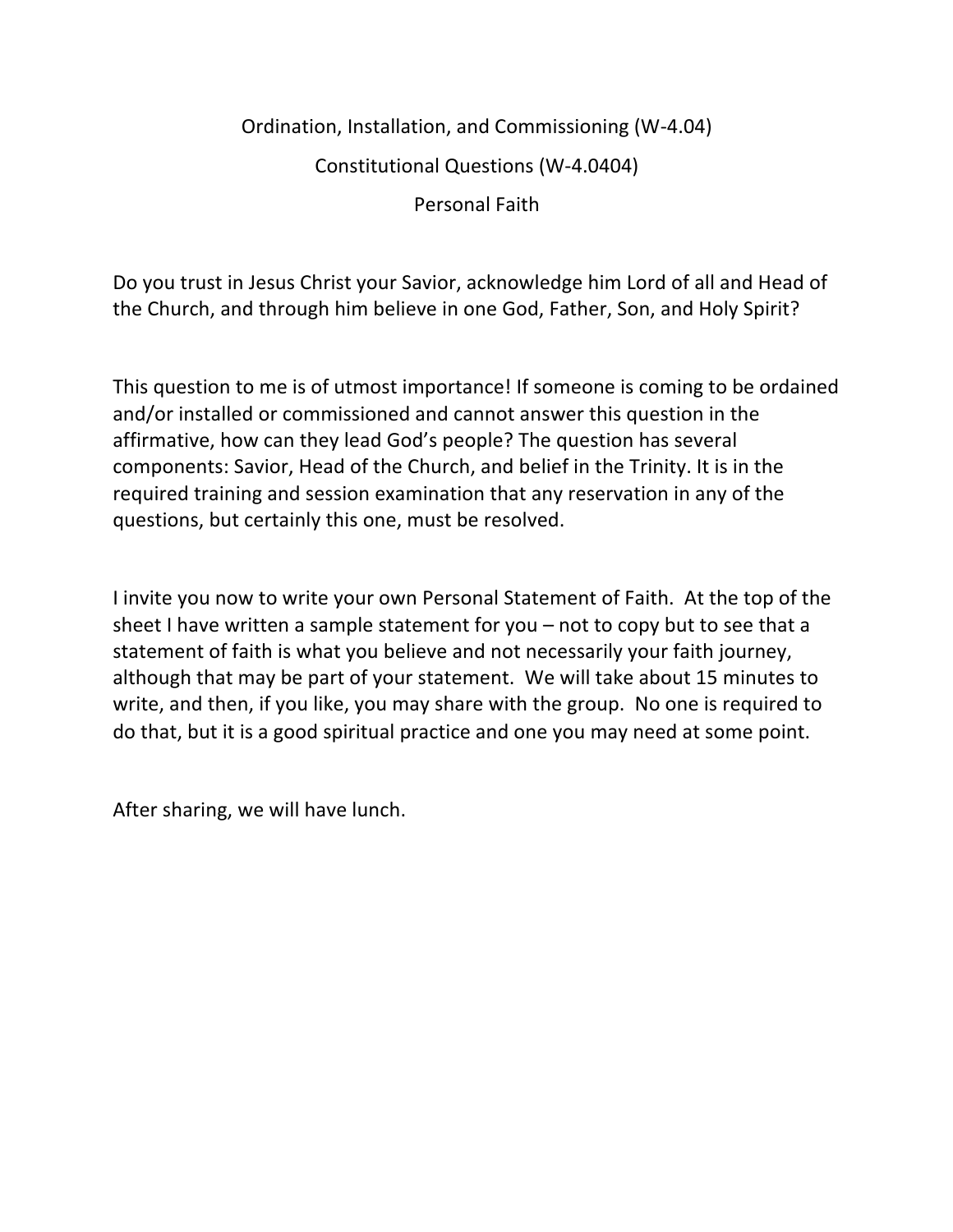#### **Sample Faith Statement**

#### I believe…

That God's grace, even though I don't deserve it, is all sufficient for me. That is response to this unconditional love first given by God, which God sealed for my sake through the life, death, and resurrection of His Son, Jesus Christ, I am called through faith to share that good news with others by both word and deed. That our one and only Triune God – Father, Son, and Holy Spirit – is Sovereign, a sovereignty I trust without hesitation or reservation. That Jesus Christ is my personal Lord and Savior and also my constant companion through the Holy Spirit, who, like a close friend, will never give up on me no matter how often I may try to ignore or even deny Him. That as a disciple of Jesus Christ, I am also called to a different way of life – one that constantly seeks, in community with other believers, to discern the will of God for myself, God's church, and this world. That because I have been richly blessed in so many ways, I must therefore use and share those God-given gifts in ways that, hopefully, will both honor God and be a blessing to others.

# **Now for your Statement of Faith…**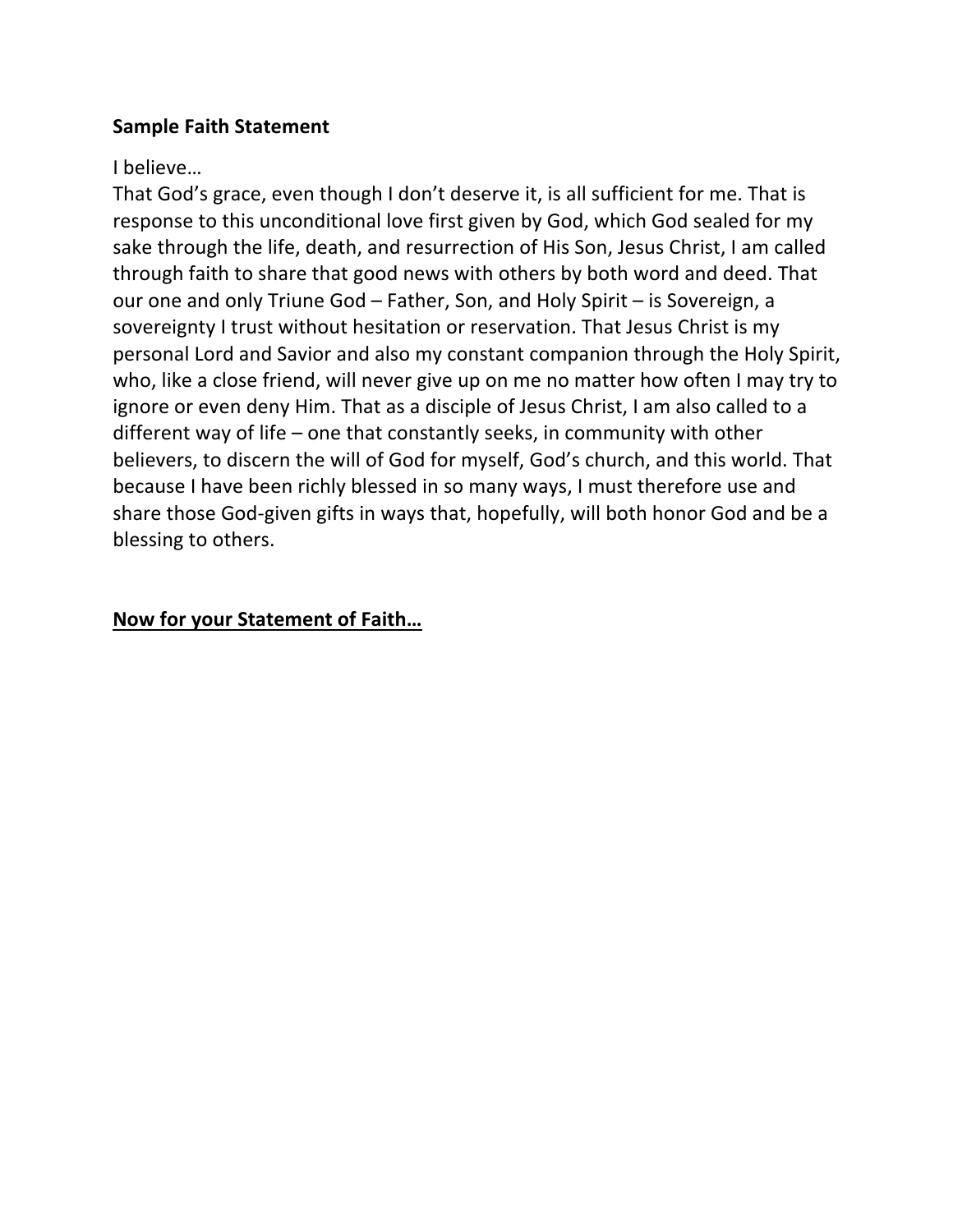Ordination, Installation, and Commissioning (W-4.04) Constitutional Questions (W-4.0404) Doctrine and Theology

Do you accept the Scriptures of the Old and New Testaments to be, by the Holy Spirit, the unique and authoritative witness to Jesus Christ in the Church universal, and God's Word to you? (W-4.4003 b)

Do you sincerely receive and adopt the essential tenets of the Reformed faith as expressed in the confessions of our church as authentic and reliable expositions of what Scripture leads us to believe and do, and will you be instructed and led by those confessions as you lead the people of God? (W-4.4003 c)

Will you fulfill your ministry in obedience to Jesus Christ, under the authority of Scripture, and be continually guided by our confessions? (W-4.4003 d)

Worksheet: To Be or Not to Be – Reformed!

Share Responses

Handout: Some Essential Tenets of the Reformed Faith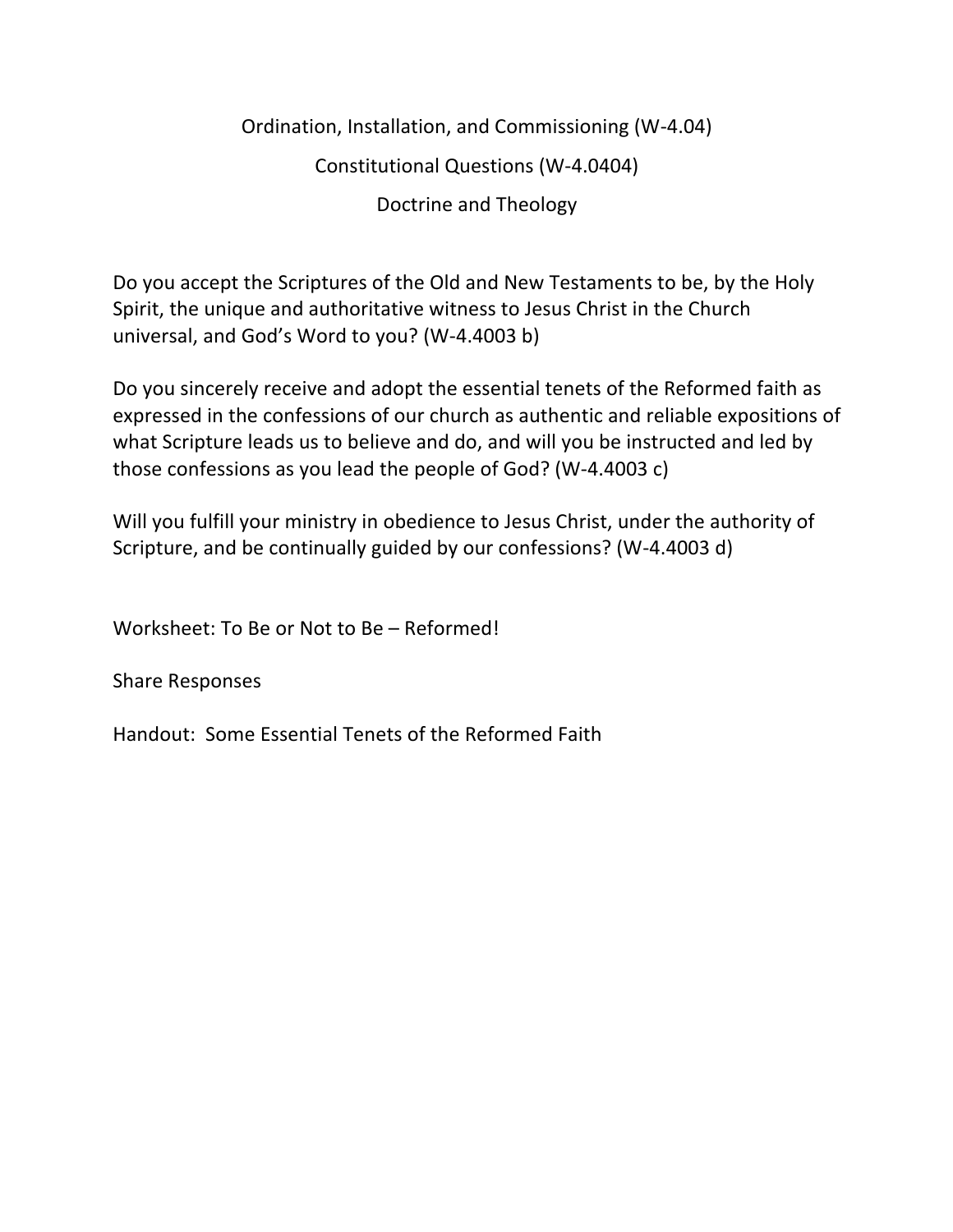# To Be or Not to Be – Reformed

Instructions: Evaluate each of the following statements or viewpoints using the following scale: **1= Definitely a Presbyterian/Reformed point of view**

**2 – Don't Know (Maybe??)**

**3 – Definitely NOT a Presbyterian/Reformed point of view**

\_\_\_ Human beings are certainly sinful but God has given humans the freedom to choose between good and evil.

\_\_\_ Infants should be baptized as soon as possible so that, if they were to die, they would still be saved and go to heaven.

When you stop your busyness and really focus on listening, then God will speak to you.

\_\_\_ Christians should stay out of social issues and focus on developing their own personal relationship to Jesus Christ.

God spoke to humans through the divine words written down as Scripture and has preserved them to reveal God's truth for every age.

\_\_\_ The first priority of Christians is to share the good news with others and lead them to Christ.

If we, after helping ourselves as much as we can, reach out to God, God is ready and waiting to help and will reach out to us.

I don't have to go to church to be spiritual, and being a spiritual person is more important than being religious.

\_\_\_ Why should I bother going to church if the church isn't meeting my spiritual needs?

\_\_\_ The problem with many Christians today is they spend too much energy on trying to make sense of their faith instead of just experiencing God and living their faith.

\_\_\_ God looks at the motivations in our hearts. If we try our best and do more good than bad in this life, God will honor our intentions and reward us in heaven.

\_\_\_ If people would only read the Bible, they would find answers to all their questions from modern life.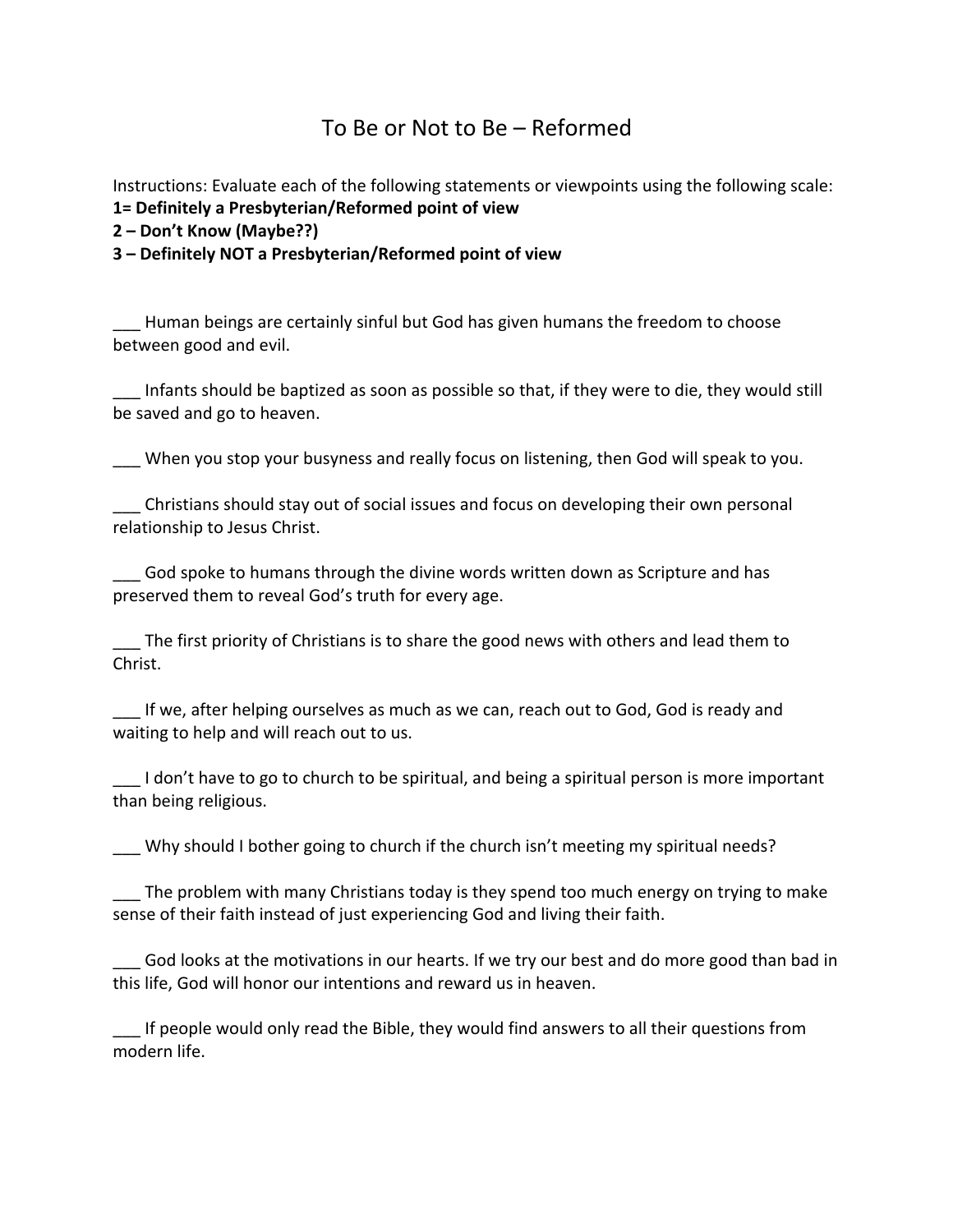# **Some Essential Tenets of the Reformed Faith**

| <b>Tradition</b>        | <b>Tenet/Belief/Doctrine</b>                                                                                                                                                                                                                                                                                                                                                                                                                          |  |  |
|-------------------------|-------------------------------------------------------------------------------------------------------------------------------------------------------------------------------------------------------------------------------------------------------------------------------------------------------------------------------------------------------------------------------------------------------------------------------------------------------|--|--|
| Catholic<br>(universal) | 1. Trinity – the mystery of the triune God as Father, Son, and<br><b>Holy Spirit</b>                                                                                                                                                                                                                                                                                                                                                                  |  |  |
|                         | 2. Incarnation - of the eternal Word of God in Jesus Christ                                                                                                                                                                                                                                                                                                                                                                                           |  |  |
| Protestant              | 3. Justification by grace through faith $-$ grace alone, faith<br>alone                                                                                                                                                                                                                                                                                                                                                                               |  |  |
|                         | 4. Scripture reveals God's grace in Christ - Scripture alone                                                                                                                                                                                                                                                                                                                                                                                          |  |  |
| Reformed                | 5. Sovereignty of God – the majesty, holiness, and providence<br>of God who creates, sustains, rules, and redeems the world<br>in the freedom of sovereign righteousness and love<br>6. Election for service and salvation $-$ love of neighbor as well<br>as love of God<br>7. Covenant life – marked by disciplined concern for order in<br>the church according to the Word of God<br>8. Stewardship – that shuns ostentation and seeks proper use |  |  |
|                         | of the gifts of God's creation<br>9. Human tendency toward idolatry and tyranny - which calls<br>the people of God to work for the transformation of society<br>by seeking justice and living in obedience to the Word of<br>God                                                                                                                                                                                                                      |  |  |

-From the *Book of Order* F-2.0300-2.0500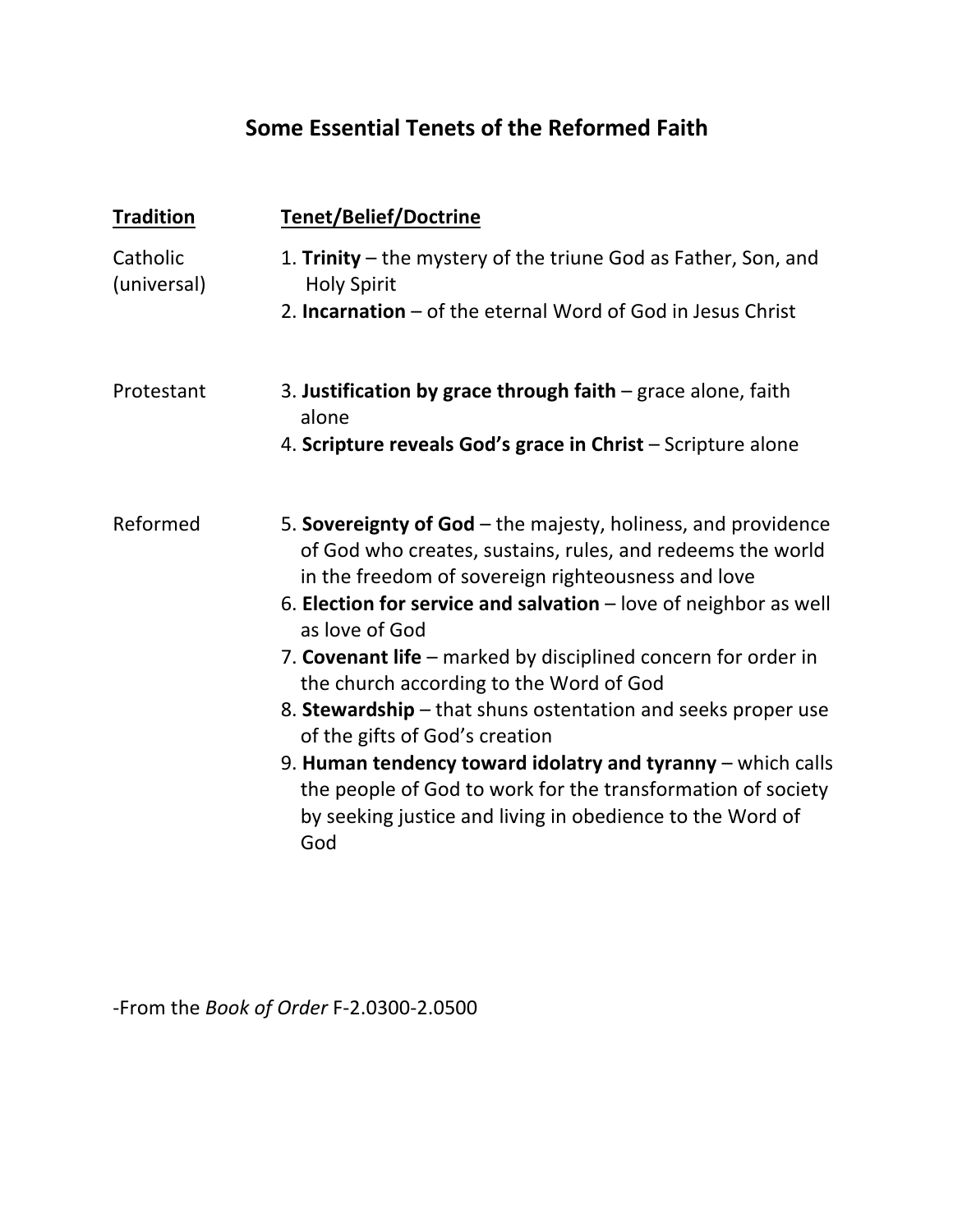Ordination, Installation, and Commissioning Constitutional Questions (W-4.0404) Governance, Worship, and Discipline

The Presbyterian Way **W-4.4003 e,f,g,h**

Will you be governed by our church's polity, and will you abide by its discipline? Will you be a friend among your colleagues in ministry, working with them, subject to the ordering of God's Word and Spirit?

Will you in your own life seek to follow the Lord Jesus Christ, love your neighbors, and work for the reconciliation of the world?

Do you promise to further the peace, unity, and purity of the church?

Will you pray for and seek to serve the people with energy, intelligence, imagination, and love?

When Things Go Wrong – How We Work for Reconciliation **W-4.4003 e**

Will you be governed by our church's polity, and will you abide by its discipline? Will you be a friend among your colleagues in ministry, working with them, subject to the ordering of God's Word and Spirit?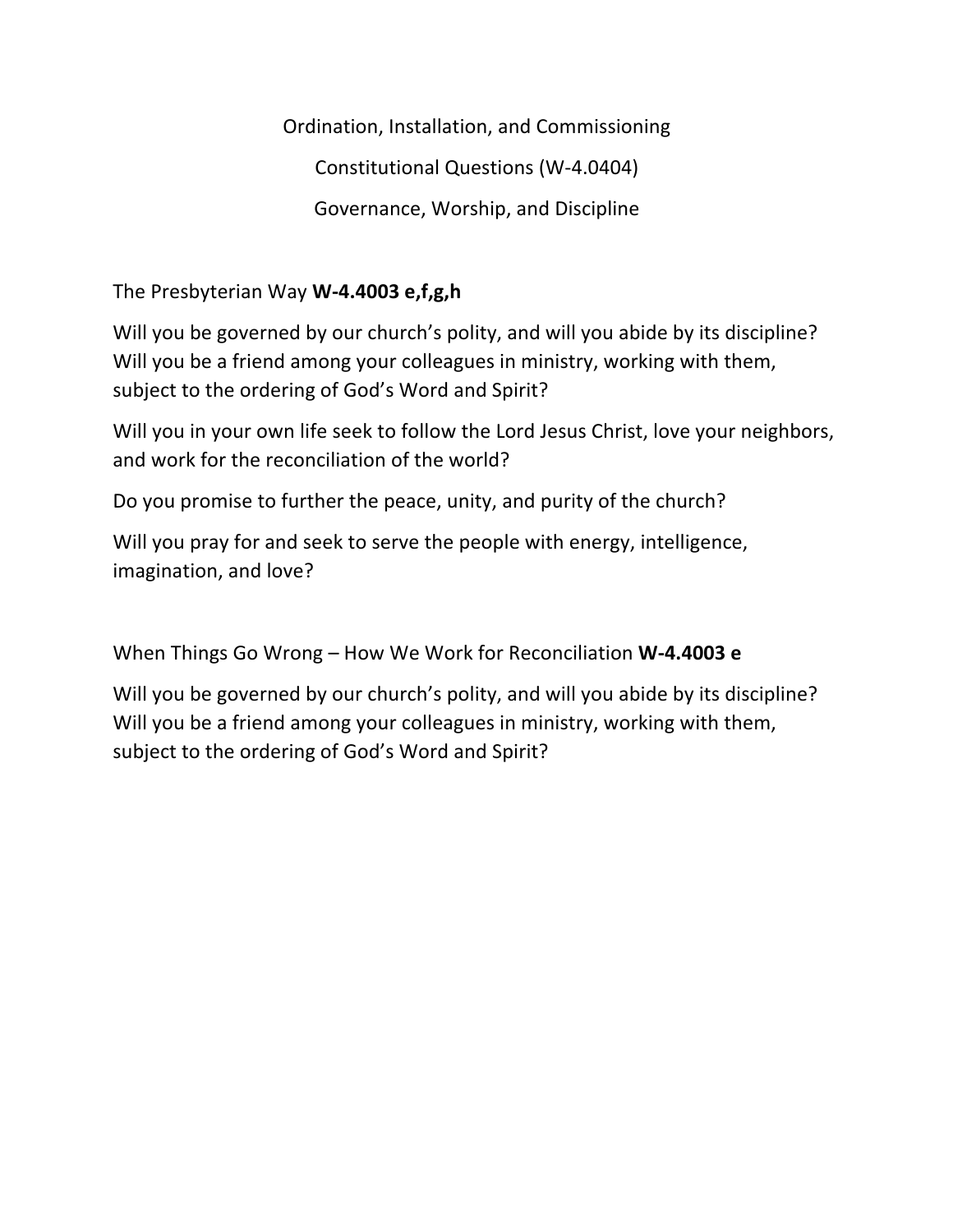# **Governance – A Polity for the Church**

Although the church was founded by Jesus Christ and is uniquely spiritual in character, it is also a human organization, which requires structure and system of agreed-upon rules in order to carry out the tasks. The system of rules that governs a church is called its "polity." While there is a wide variety of belief and practice among Christian churches today, church polities can be roughly divided into three basic kinds. These are congregational, episcopal, and presbyterian.

**Congregational Polity** – Direct governance of the church by the people who make up the congregation characterizes the congregational style of polity. The final authority on any question is the vote of a majority of the members of that particular congregation. Most churches with congregational polity do have a board of people (often called deacons) who administer the will of the congregation and make recommendations to it, but finally it is the congregation that governs the life of the church.

**Episcopal Polity** – This form of church government takes its name from the Greek word for bishop: *episkopos*, literally "shepherd." While congregational polity gives virtually all authority to the congregation, in episcopal polity power is lodged in the highest-ranking bishop and is delegated downward through the clergy. One important facet of episcopal polity is the doctrine of "apostolic succession." Simply stated, this is the belief that those who are ordained as clergy stand in an unbroken line of authority going back to Jesus and the apostles. More Christians by far belong to churches holding to some form of episcopal polity than belong to either congregational or presbyterian polities. Included in their number are the Roman Catholic Church and the Orthodox churches. The Methodist, Wesleyan, and Anglican churches depart in a number of ways from strict episcopal polity, especially in giving more authority to laypersons. Their use of the office of bishop, however, qualifies them for inclusion in this category.

**Presbyterian Polity** – the name of our church, "Presbyterian," refers not to our doctrine or beliefs but to how we govern ourselves. Presbyterian polity takes its name from the Greek word *presbuteros*, meaning one having great age. "Presbyter," an English word derived from this Greek word, refers both to teaching and ruling elders as leaders of the church (and does not just apply to old folks!). Each of our congregations is governed by a group of presbyters elected by the congregation and known as the session. Presbyterians have always sought to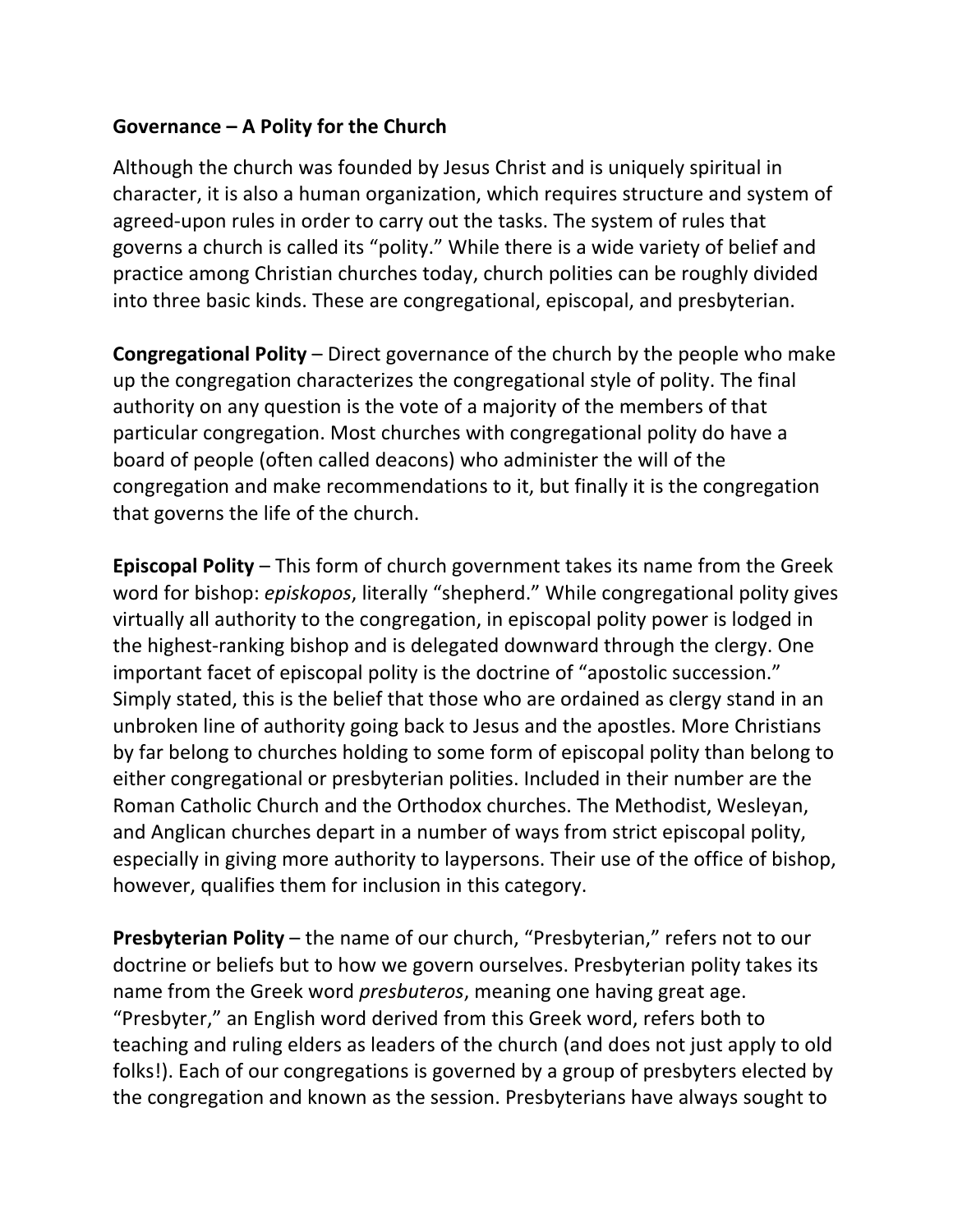base our polity on principles found in the Bible. The *Book of Order* states that "Scripture teaches us of Christ's will for the Church, which is to be obeyed." (F-1/0203) In keeping with this idea, the ordered ministries of our church – presbyter (ruling and teaching elders) and deacons – are ones for which there is clear precedent in Scripture. Acts 6:1-6 tells of the origin of an ordered ministry like that of deacon to meet a need in the early church. The New Testament shows evidence of the ordered ministry of presbyter or elder in I Timothy 3:1-7; 5:17-22; James 5:14; 1 Peter 5:1-10; and Acts 14:23. Presbyterians believe that the New Testament uses the words "bishop" and "elder" to refer to the same ordered ministry. Thus, there is no hierarchy of presbyters in the Presbyterian Church; teaching and ruling elders differ only in the functions to which they are called to perform. We do not have anyone serving with the title of bishop in the Presbyterian Church. Even those elected to be officers of governing bodies, moderators and clerks, have no individual authority outside the body. Their only authority is that which has been assigned to them for their term of office by the council that elected them. Another principle of our polity derived from Scripture is that power within the church is to be exercised by groups of leaders rather than individuals. We believe the Holy Spirit speaks most clearly on matters of government through the prayerful deliberations of groups of presbyters. The Presbyterian Church (USA) is a representative form of governance where the congregation has a fundamental right to elect their representatives.

# **Application of our Polity:**

- The session of Crosslake Presbyterian Church had spent more than an hour debating whether to permit a local non-profit organization to use their fellowship hall. There was nothing about this in their manual of operations. As time for adjournment drew near and no consensus was in sight, one of the ruling elders moved that the question be put to the congregation for a vote. The moderator ruled the motion out of order, but several ruling elders objected. "We have not been able to come to agreement about this, so why not let the congregation decide?"
- The business meeting of the session of Springs Presbyterian Church was winding down. Stan Williams had just been elected commissioner to an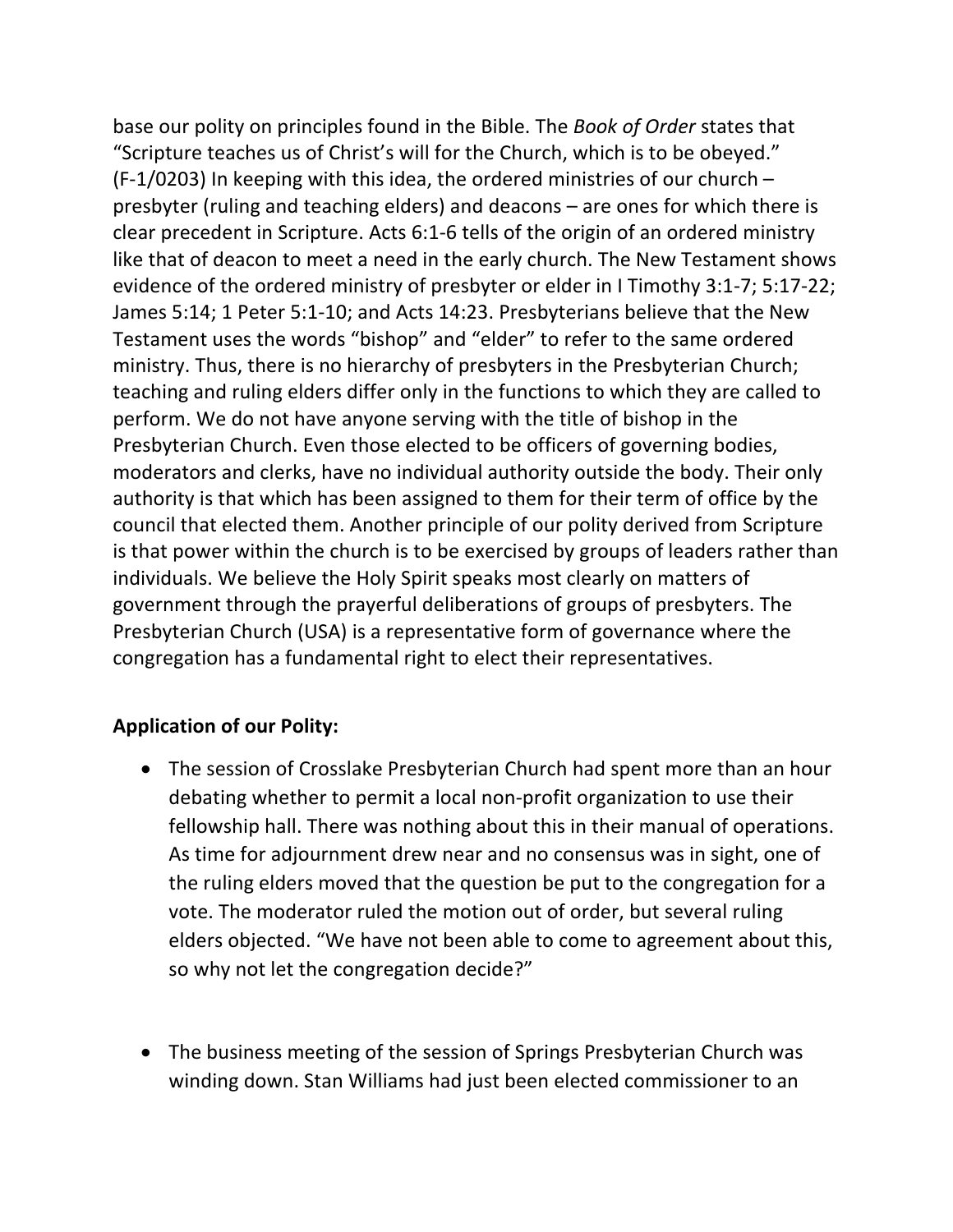upcoming presbytery meeting. At the meeting several controversial issues were going to be debated. When the agenda was completed, the moderator asked for a motion to adjourn. "Wait a minute!" said a ruling elder. "We haven't given Stan any instructions about how he should vote at the presbytery meeting. As our delegate he needs to know what we want him to do."

What is the premise of those raising the question? What does our polity say about these issues? What do you think about our polity in these areas?

# **A Brief Look at The Session G-3.02**

Composition and Responsibilities: The session is the council for the congregation. It shall be composed of those persons elected by the congregation to active service as ruling elders…All members of the session are entitled to vote. The pastor or person designated by the presbytery shall be the moderator, and the session will not meet without the pastor or designated moderator. "The session shall have responsibility for governing the congregation and guiding its witness to the sovereign activity of God in the world, so that the congregation is and becomes a community of faith, hope, love, and witness." In light of this charge, the session has responsibility and power to:

- a. Provide that the Word of God may be truly preached and heard
- b. Provide that the Sacraments may be rightly administered and received
- c. Nurture the covenant community of disciples of Christ

The session shall hold stated meetings at least quarterly, shall elect a clerk to maintain all minutes and records, annually review the membership rolls (active, baptized and affiliate), elect a treasurer to handle financial transactions and provide for the annual review of financial records, and maintain connection with other councils including the presbytery, synod and General Assembly.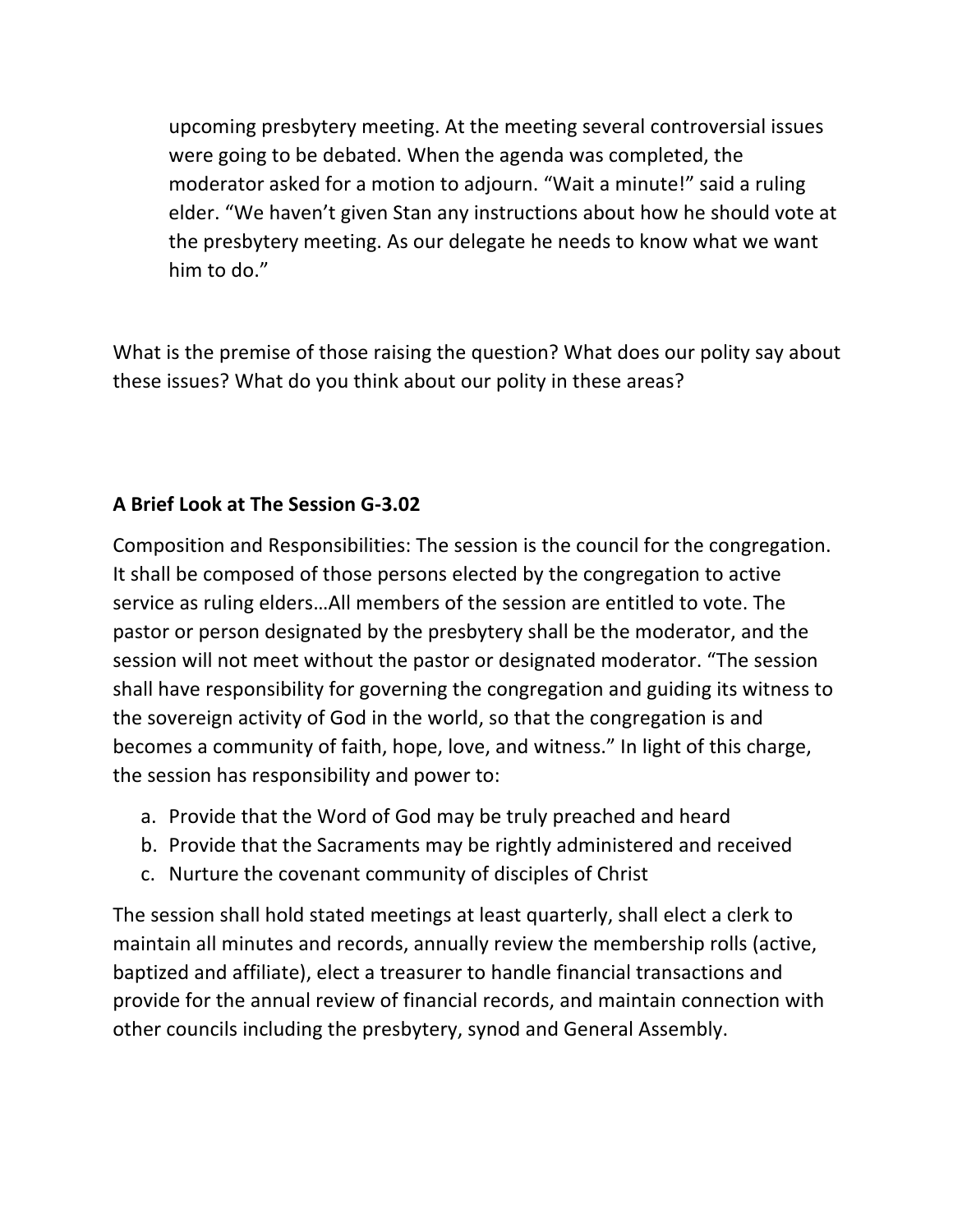#### **Worship**

Christian worship gives all glory and honor, praise and thanksgiving to the holy, triune God. We are gathered in worship to glorify the God who is present and active among us – particularly through the gifts of Word and Sacrament. We are sent out in service to glory the triune God who is present and active in the world. W-1.01

God's gifts of Word and Sacrament establish and equip the Church as the body of Christ in the world. This mission of the one, holy, catholic, and apostolic Church flows from Baptism, is nourished at the Lord's Supper, and serves to proclaim the good news of Jesus Christ to all. In the same way, the Church's ministry emerges from the font, arises from the table, and takes its shape from the Word of the Lord. Therefore the worship of the triune God is the center of our common life and our primary way of witness to the faith, hope, and love we have in Jesus Christ. W-1.0107

In Jesus Christ, the Church is called to be a royal priesthood, giving glory to God in worship and devoting itself to God's service in the world. Worship is a collective activity of the people of God and an expression of our common life and ministry. It demands the full, conscious, and active participation of the whole body of Christ, with heart, mind, soul, and strength. W-2.0201

Let's try our hand at answering the questions on the Worship True/False Quiz. After you have had a few minutes to answer these questions, we will discuss them and see what the *Book of Order* says about some of these.

Spend about 10 minutes answering the questions and 15 minutes discussing them.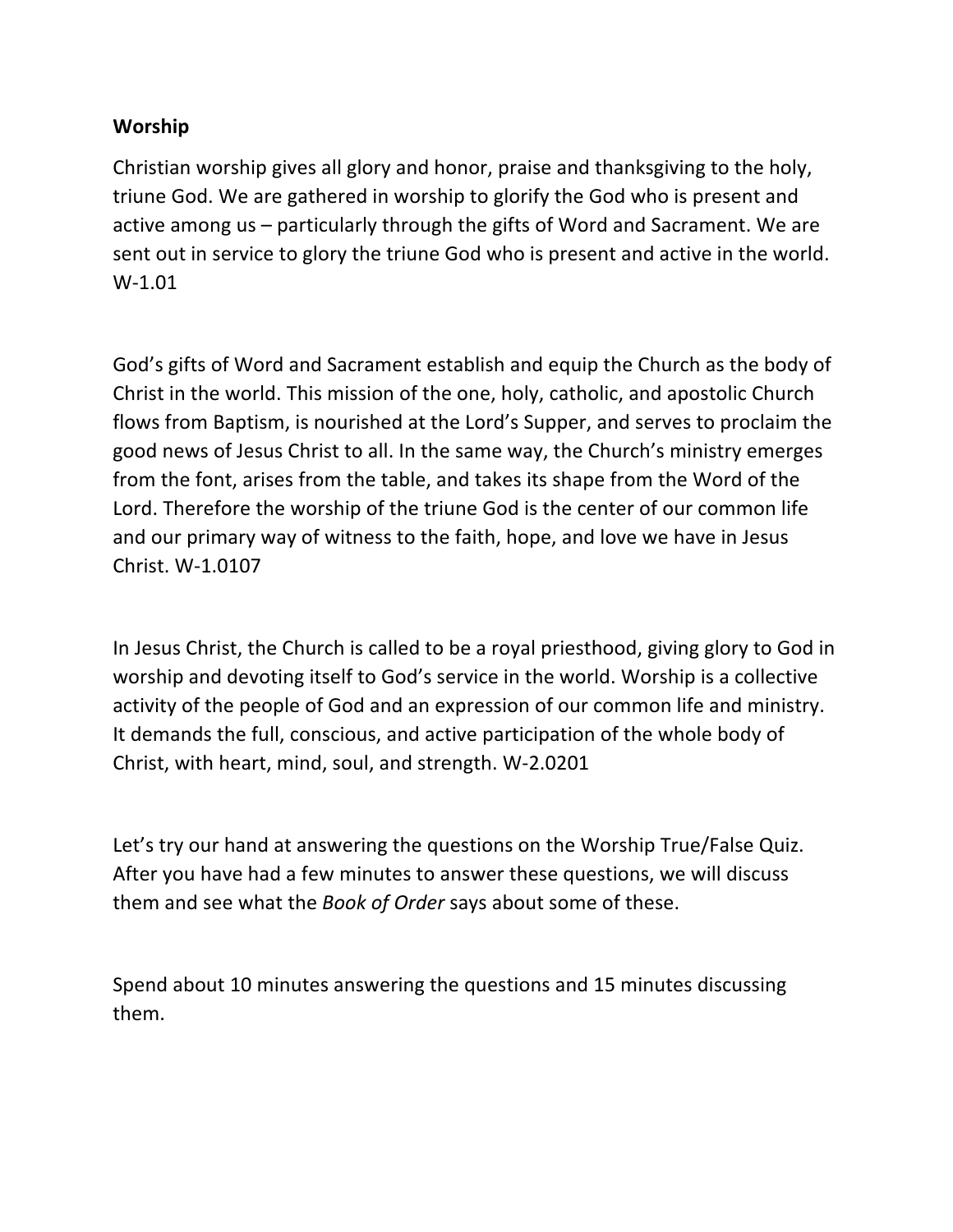#### **Worship True/False Quiz**

1. There can be no worship without mission and outreach.

2. As church leaders, we are responsible to the church for our prayer life.

\_\_\_ 3. Presbyterians celebrate four sacraments: the Lord's Supper (Holy Communion), Baptism, Marriage, and Funerals.

\_\_\_ 4. A sacrament is a holy ordinance instituted by Christ.

\_\_\_ 5. All children are eligible for baptism.

\_\_\_ 6. A child being baptized in the Presbyterian Church must have parents who are members of a Presbyterian Church.

\_\_\_ 7. No one can be excluded from the Lord's Table.

8. Children are not allowed to partake of the Lord's Supper until they are confirmed.

\_\_\_ 9. Artistic expressions (architecture, furnishings, music, drama, etc.) should evoke, edify, and enhance the worshiper's need for comfort and reassurance of grace.

\_\_\_10. Those responsible for worship are to be guided by the reformed tradition, the tradition of the local congregation, and openness to diversity and inclusive language.

11. The session has the responsibility and authority to choose Scriptures, lessons to be read, to oversee the prayers offered on behalf of the people, and to choose the music to be sung.

12. The sermon is the heart of worship.

13. It is possible to be re-baptized if someone has a conversion experience and requests it.

14. Baptism is authorized by the minister and can be celebrated in private or public worship.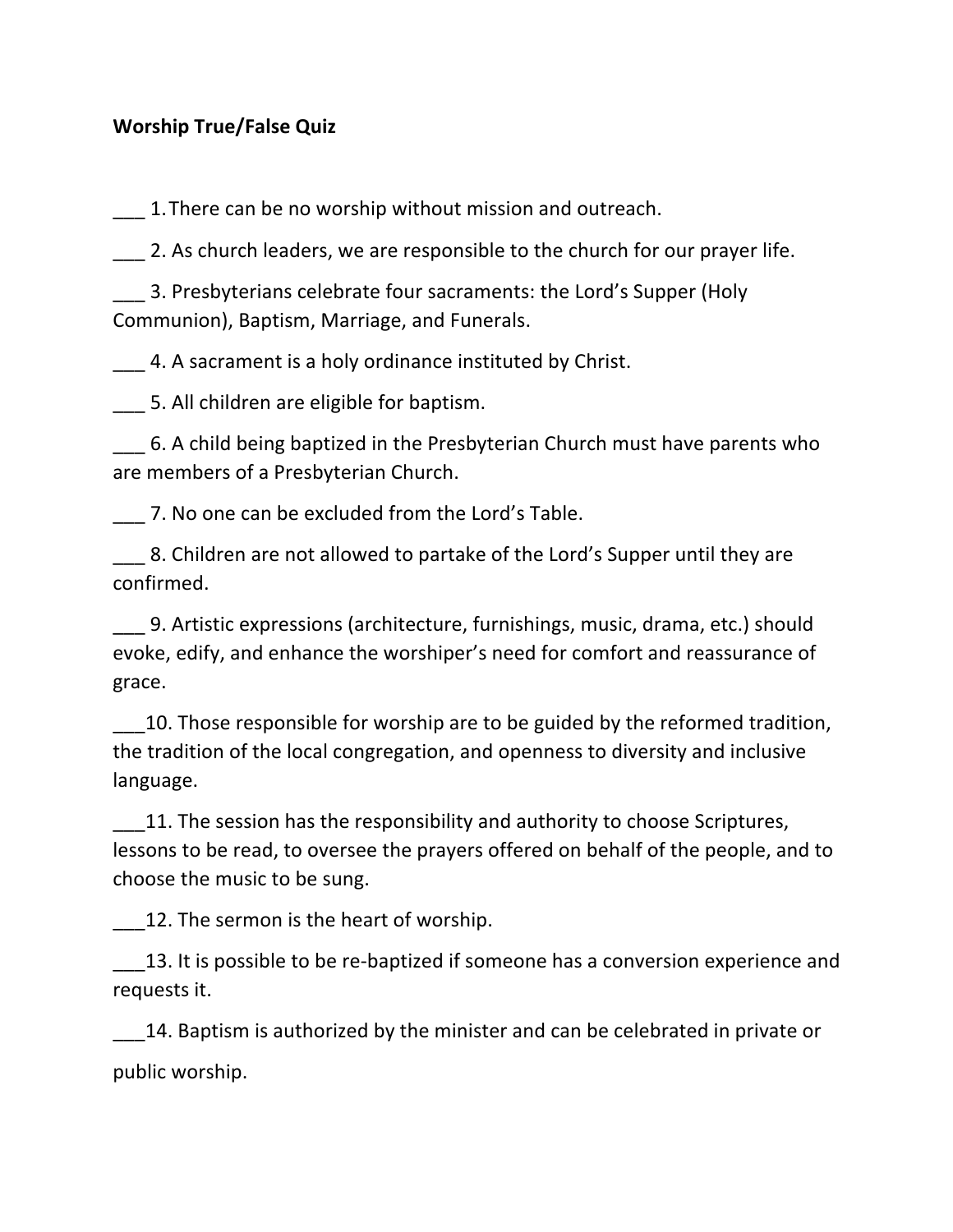| <b>Book of Confessions Overview</b>  |                        | (C=Century)                        |                                                                   |
|--------------------------------------|------------------------|------------------------------------|-------------------------------------------------------------------|
| Confession                           | Date                   | Location                           | <b>Historical Context/Themes</b>                                  |
| Nicene Creed                         | $4th$ C                | Constantinople                     | Personhood of Jesus<br><b>Reality of Holy Spirit</b>              |
| Apostles' Creed                      | $2nd-8th$ C            | Rome, North<br>Africa, Gaul        | One God in Three Persons<br>God as Creator                        |
| <b>Scots Confession</b>              | Mid-16 <sup>th</sup> C | Scotland                           | "Election" and the Church                                         |
| Heidelberg<br>Confession             | Mid- $16th$ C          | Germany                            | Stewardship and the Lord's<br>Supper                              |
| <b>Second Helvetic</b><br>Confession |                        | Mid-16 <sup>th</sup> C Switzerland | <b>Covenant and Baptism</b>                                       |
| Westminster<br>Confession            | Mid-17 <sup>th</sup> C | England                            | Sovereignty of God, Authority<br>and Interpretation of Scripture  |
| Shorter<br>Catechism                 | Mid-17 <sup>th</sup> C | England                            | <b>What Christians Should Believe</b><br>Duties of Christian Life |
| Larger<br>Catechism                  | Mid-17 <sup>th</sup> C | England                            | <b>Guidance for Preachers on</b><br><b>Confession's Doctrines</b> |
| Theological<br>Decl. of Barmen       | Early<br>$20th$ C      | Germany                            | Sin of Idolatry<br>Lordship of Christ                             |
| Confession of<br>1967                | Mid<br>$20th$ C        | <b>USA</b>                         | Reconciliation in Church<br>and Society                           |
| <b>Brief Statement</b><br>Of Faith   | Late<br>$20th$ C       | <b>USA</b>                         | Jesus Christ's Life and Ministry<br><b>Human Equality</b>         |
| Confession<br>Of Belhar              | Late<br>$20th$ C       | South Africa                       | Unity in the Church<br><b>Reconciliation and Justice</b>          |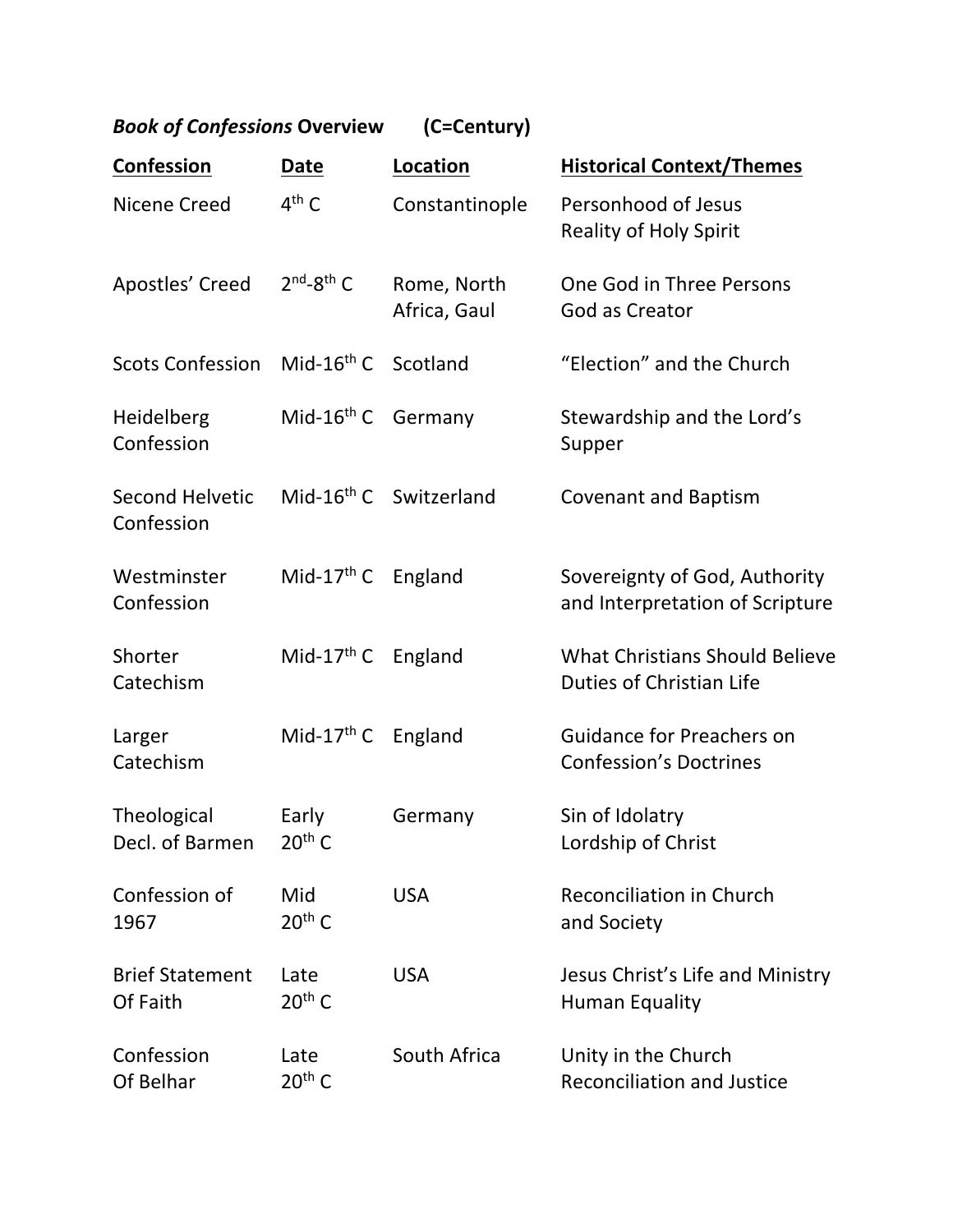#### **Case Study: Maintaining the Purity of the Church**

Joan feared this day would come. The church newsletter she held in her hands had become almost too heavy to hold so she laid in on the breakfast table. The church nominating committee had published the list of nominees for church leadership. Under the ruling elder nominees was the name Cameron Southerland, who had served on the session in the past as a ruling elder. "What am I going to do now?" she thought to herself.

One morning eight months ago, her schedule had been hectic and she hadn't stopped for lunch until after 2:00 pm. Joan had heard about a little out-ofthe-way bistro and decided to try it. She had been seated for only a few minutes when a couple was seated behind her. She saw Cameron Southerland, a wellknown member of her church, who was too interested in his companion to notice her. While their conversation was muted, Joan couldn't help but overhear enough to quickly confirm that Cameron was having an affair. The content of the couple's conversation left no room for doubt. Much of the talk centered on how to keep his wife from finding out about their relationship. Joan lost her appetite and left without eating her lunch.

Sara Southerland was an acquaintance of Joan's, but they had never been close. Still, the knowledge that Cameron was cheating on his wife made Joan ill.

For weeks Joan struggled with this knowledge. She argued with herself over whether to say anything to Sara. Eventually she concluded that she just couldn't. She would just keep things to herself. It didn't help that, since Cameron was one of the regular adult class teachers, Joan saw him every Sunday in church, meeting and greeting people. His rather high profile in the community as a real estate developer made him a popular man, and he was well known in the church for what most people assumed was his substantial financial support of the church. But Joan saw something different from the public persona.

Having served previously as a church leader in ordered ministry, Joan knew her church avoided making waves, especially when it was hard to get leaders. She understood the practical reality of it, but she was still troubled.

She continued to hear gossip from her non-church friends suggesting the affair was still active. Now seeing his name on the list of nominations for church office created a whole new dilemma. She knew she couldn't vote for him, but should she take a more active role and oppose his election? If she did, it would most certainly disrupt the church and make her a lightning rod for criticism. If she didn't, how could she continue to participate with integrity in a church with leaders like Cameron? Did she have an obligation to tell what she knew? Who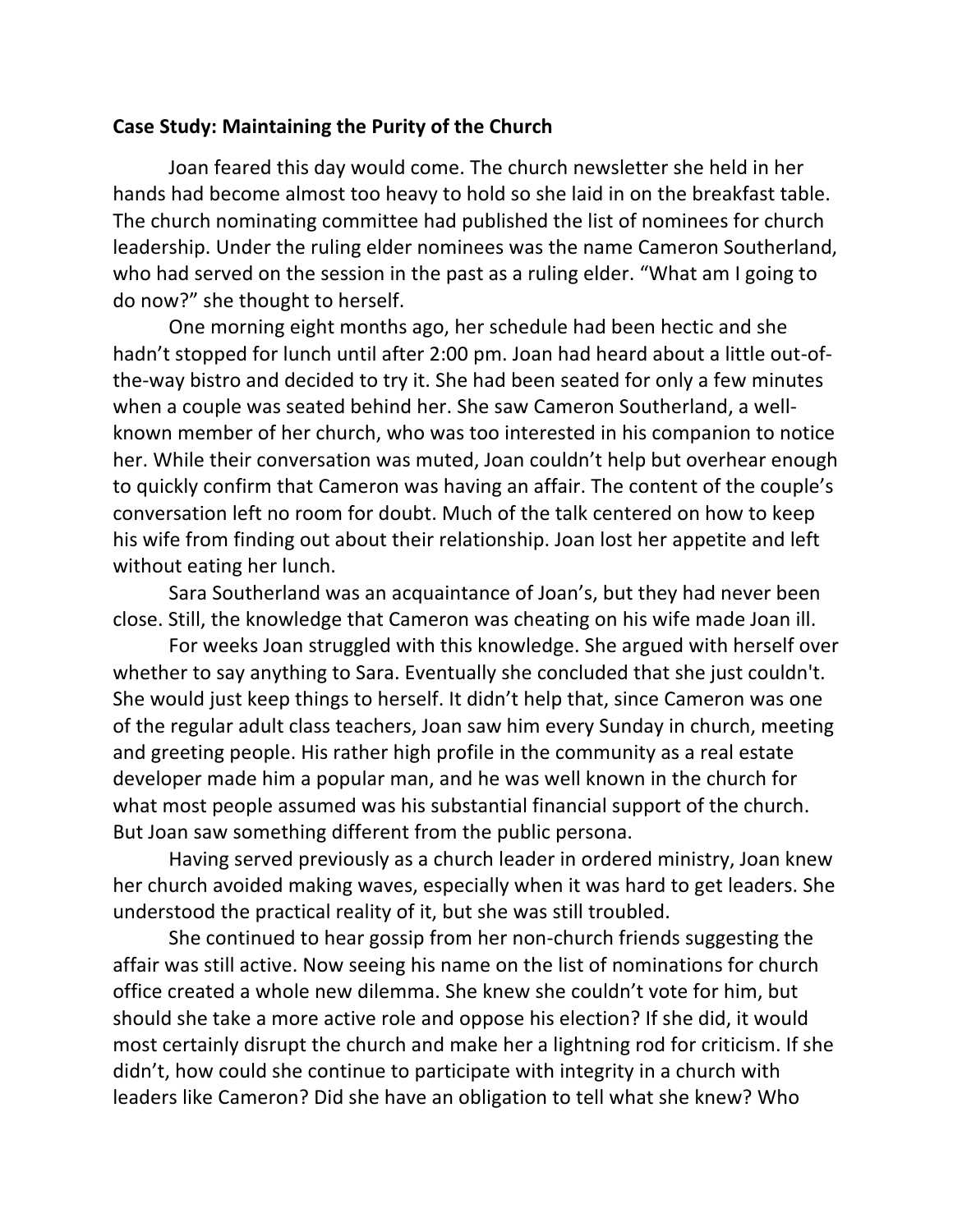would she tell? Maybe it was better to do nothing and assume the church knew what it was doing. But apparently the nominating committee did not know about Cameron's affair.

The phone rang, startling her out of her moody reflection. Unbelievably, it was the church's pastor, calling to check on a task Joan had assumed some time ago. She tried to find her voice and began to speak…

#### *For Discussion*

- 1. What are some of the issues at stake here in terms of Presbyterian polity? Presbyterian theology?
- 2. How does this case study relate to one of the examination questions you are asked at ordination/installation:  $g - Do$  you promise to further the peace, unity, and purity of the church?
- 3. Do you believe the church should uphold certain standards for church leaders in ordered ministry differently from that required of regular church members and why?
- 4. What would you do in this situation?
- 5. If disciplinary action is taken, which council (session, presbytery, synod, GA) has original jurisdiction to address this? D-3.0101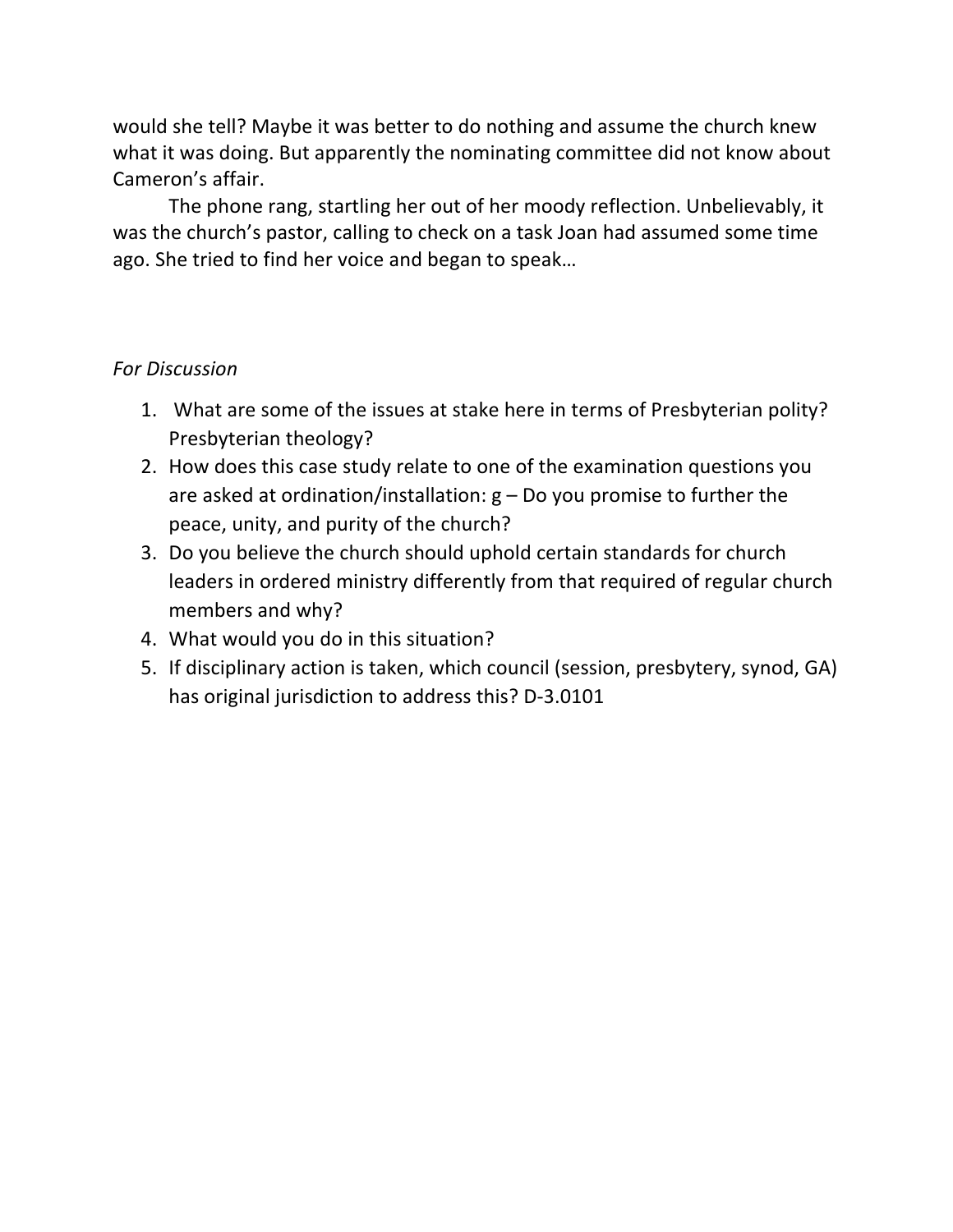#### When Things Go Wrong – W-4.4003 e

Will you be governed by our church's polity, and will you abide by its discipline? Will you be a friend among your colleagues in ministry, working with them, subject to the ordering of God's Word and Spirit?

Do you promise to further the peace, unity, and purity of the church? g

What happens when things do go wrong and church discipline is needed? That dreaded section of the *Book of Order* – The Rules of Discipline – is there to help guide us as we discern the will of God. This section begins: "Church discipline is the church's exercise of authority given by Christ, both in the direction of guidance, control, and nurture of its members and in the direction of constructive criticism of offenders." "The purpose of discipline is to honor God by making clear the significance of membership in the body of Christ; to preserve the purity of the church by nourishing the individual within the life of the believing community; to achieve justice and compassion for all participants involved; to correct or restrain wrongdoing in order to bring members to repentance and restoration; to uphold the dignity of those who have been harmed by disciplinary offenses; to restore the unity of the church by removing the causes of discord and division; and to secure the just, speedy, and economical determination of proceedings." "The power that Jesus Christ has vested in his church, a power manifested in the exercise of church discipline, is one for building up the body of Christ, not for destroying it, for redeeming, not for punishing. It should be exercised as a dispensation of mercy and not wrath so that the great ends of the Church may be achieved, that all children of God may be presented faultless in the day of Christ."

Let's look at a case study for a few minutes and talk about it.

**BRFAK**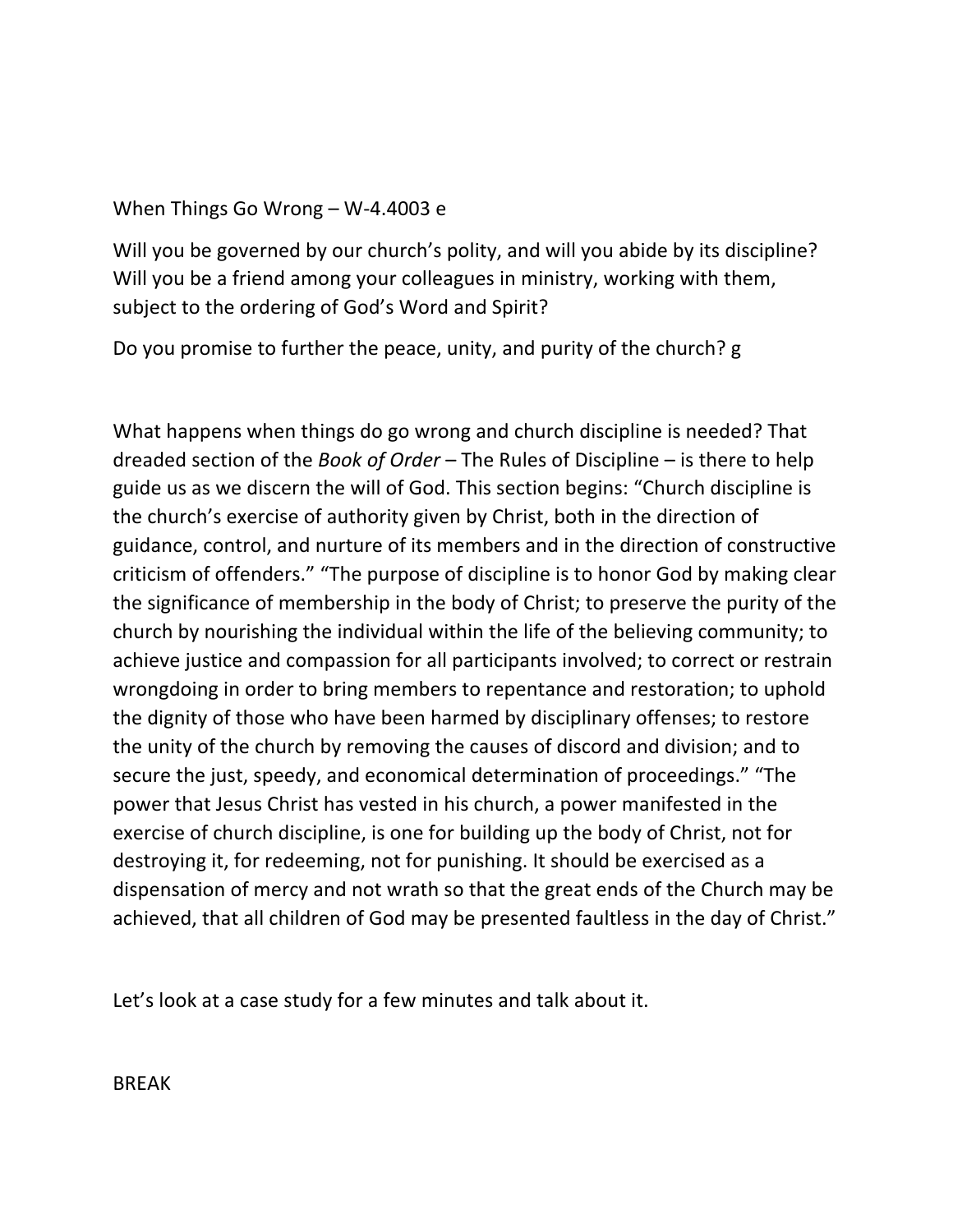#### **The Work of Ministry - W-4.0404 (i)**

Will you be a faithful ruling elder, watching over the people, providing for their worship, nurture, and service? Will you share in government and discipline, serving in councils of the church, and in your ministry, will you try to show the love and justice of Jesus Christ?

Now the rubber hits the road. You have been called into ordered ministry by the voice of the congregation upon presentation by the nominating committee. As ruling elders, you need to be conversant with *Robert's Rules of Order Newly Revised 12th Edition,* know how your church functions (Manual of Operation, committees and description of what they do, vision/mission statement, church by-laws, membership list, and who and how to contact for questions), learn of any unwritten traditions, know how to serve Communion in whatever manner your church chooses (intinction, passing the elements, coming forward to receive elements, etc.), how to request reimbursement for purchases approved by the session and/or the budget. Keep in mind that nurturing the congregation is your job as well as the pastor's. You may be asked to make contacts with congregants and even to preach on occasion. As Jesus said many times, "Don't be afraid!" Honestly, most congregations are an "easy crowd" and glad you will fill the pulpit if needed.

We often get duties of ordered ministries mixed up – and there is some overlap at times – so I have prepared a worksheet entitled Duties of Ordered Ministries. By each duty indicate if this is a duty for the teaching elder (pastor) or the ruling elder OR both! I am throwing in the duties of deacons as well just to keep us covered in all these ministries. Then we will talk about it.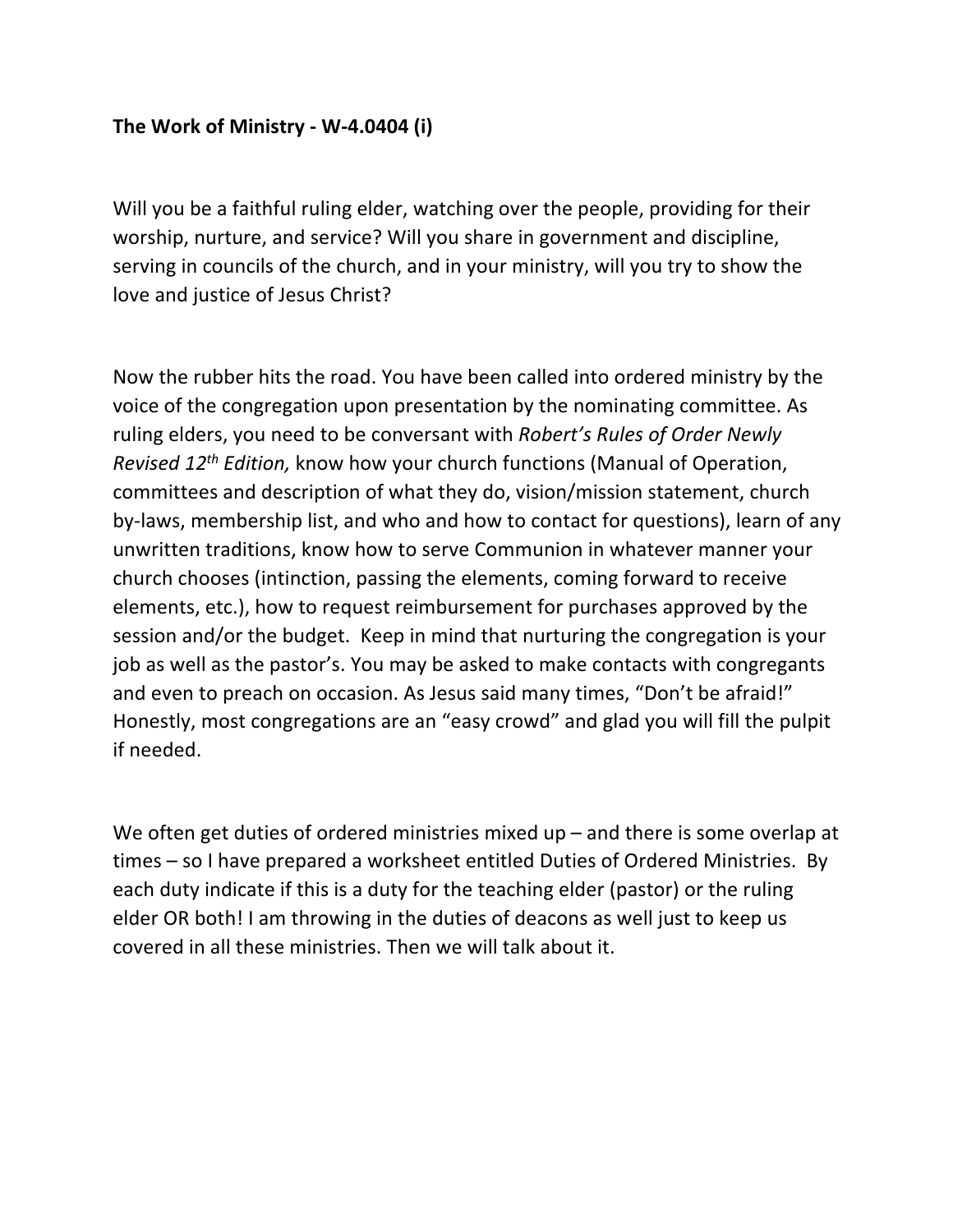# **Duties of Ordered Ministries (P=Pastor, RE= Ruling Elder, D=Deacon)**

1. Be responsible for the life of a congregation as well as the whole church, including ecumenical relationships.

\_\_\_2. Equip the saints for the work of ministry.

\_\_\_3. Exercises compassion, witness, and service

\_\_\_4. Exercise leadership, government, spiritual discernment, and discipline

\_\_\_5. Help those burdened by unjust policies or structures

\_\_\_6. Preach the faith of the church

\_\_\_7. Serve as faithful members of the session

\_\_\_8. Serve as pastors to support the people in the disciplines of the faith amid the struggles of daily life

\_\_\_9. Serve as preachers of the Word

10. Share in the redeeming love of Jesus Christ for the poor, the hungry, the sick, the lost, the friendless, the oppressed, or anyone in distress

11. Serve as presbyters participating in the responsibilities of governance, seeking always to discern the mind of Christ and to build up Christ's body through devotion, debate, and decision

12. Administer font and table to interpret the mysteries of grace and lift the people's vision toward the hope of God's new creation

13. Distribute the bread and wine at Communion

\_\_\_14. Provide for nurturing the faith among members

\_\_\_15. Stand for election as commissioners to higher councils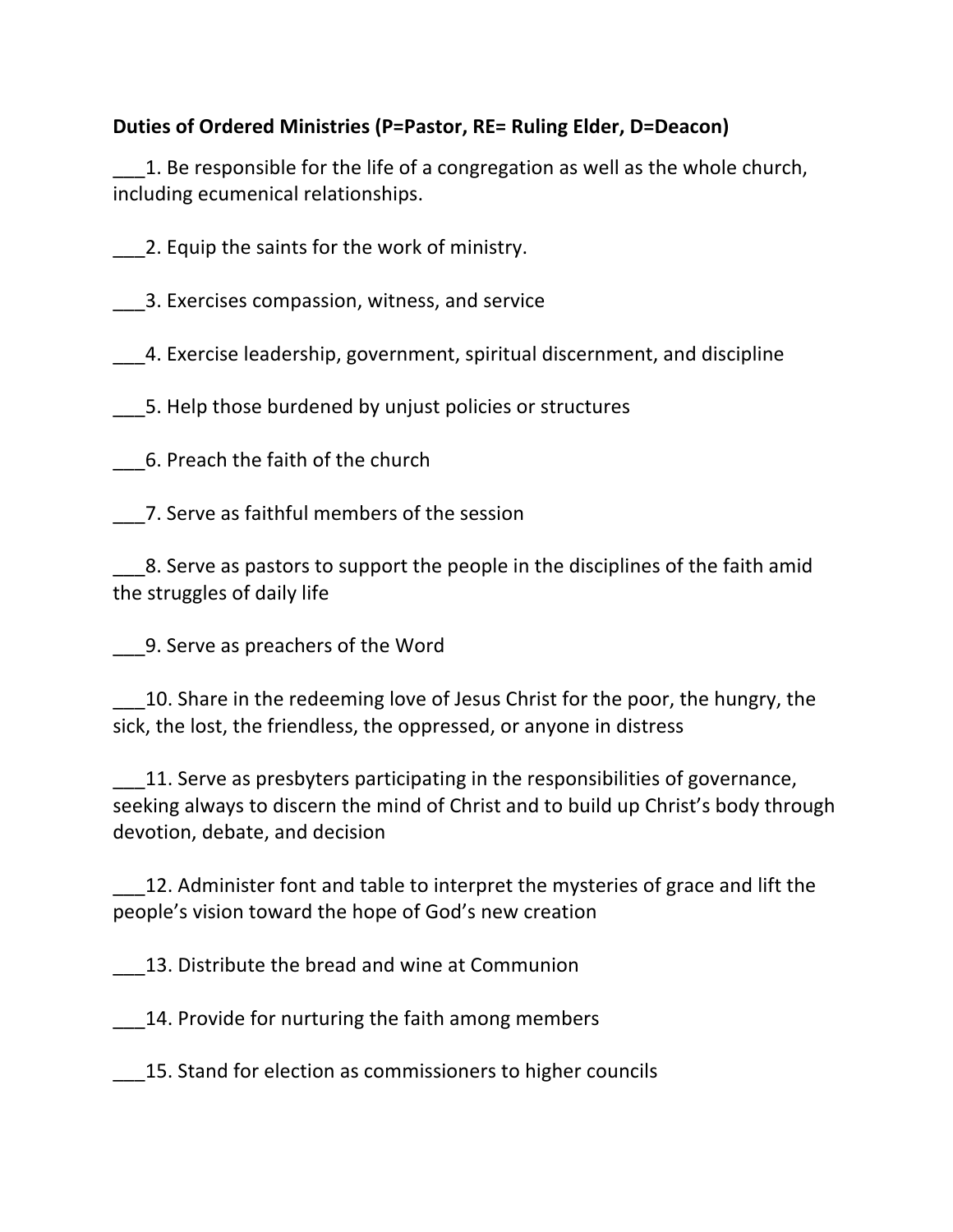# **Conclusion – The Prayer of Examen (Play soft music)**

The Prayer of Examen is an ancient discipline of prayer that heightens a sense of God's presence in our lives. After a long day of learning and sharing, our bodies and our minds are weary. STAND UP FOR JUST A MINUTE AND STRETCH AND THEN WE WILL ENTER THIS TIME OF PRAYER AND REFLECTION.

If you have every hoped to know God's leading as you wrestle with difficult questions or circumstances, this practice of prayer can open your heart and mind to God.

- 1. Adopt a prayerful posture, however that feels comfortable to you. Maybe hands folded or hands open, head bowed or looking up, whatever makes allows you to be more aware of God's love surrounding you.
- 2. Breathe deeply and slowly as if inhaling God's steadfast love.
- 3. As best you can, quiet your body and your mind/
- 4. Take about five minutes to reflect on two questions:
	- a. What has happened today for which I am most grateful?
	- b. Where and how did I experience love today?
- 5. Remember those things for which you are grateful and offer a silent prayer of thanks.

Offer a time for anyone to share prayer requests and to indicate how we can support each other. Let us pray together the prayer our Lord Jesus taught us to pray saying, Our Father…

I thank you for being here today and hope this has been helpful to you. Many books and resources went into this preparation, but none more than Holy Scripture. Please hear these words from Exodus 18:14-18, "When Moses' fatherin-law saw all that Moses was doing for the people, he asked, 'What are you really accomplishing here? Why are you trying to do all this alone while everyone stands around you from morning till evening?' Moses replied, 'Because the people come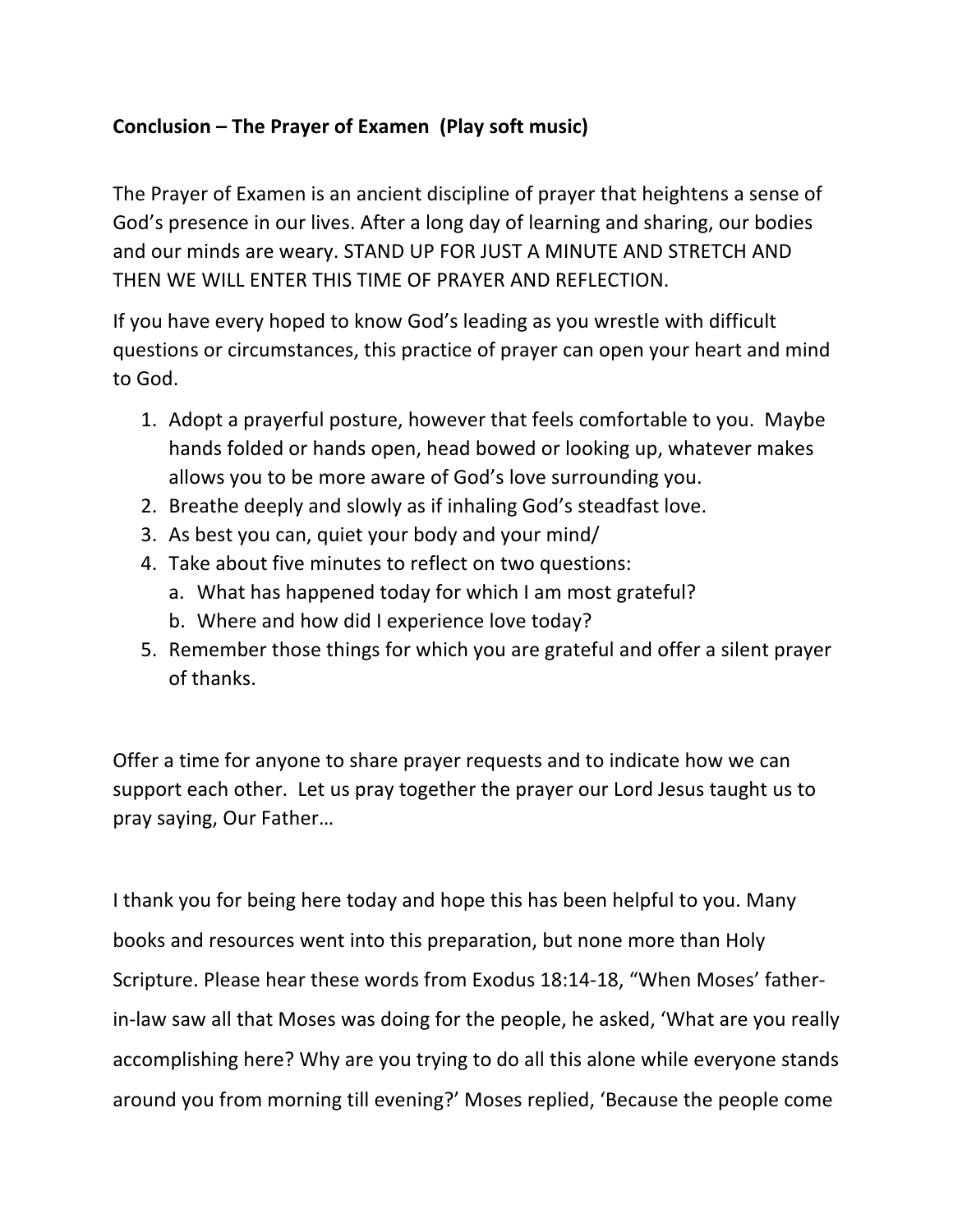to me to get a ruling from God. When a dispute arises, they come to me, and I am the one who settles the case between the quarreling parties. I inform the people of God's decrees and given them His instructions.' 'This is not good!' Moses' father-in-law exclaimed. You're going to wear yourself out – and the people, too. This job is too heavy a burden for you to handle all by yourself.'"

You all are gifted of God to serve His people. As Paul commended to his "son in the faith,' so I commend to us all: "Work hard so you can present yourself to God and receive His approval. Be a good worker, one who does not need to be ashamed and who correctly explains the word of truth." (2 Timothy 2:15)

Now go in peace to love and serve the Lord. God bless you all.